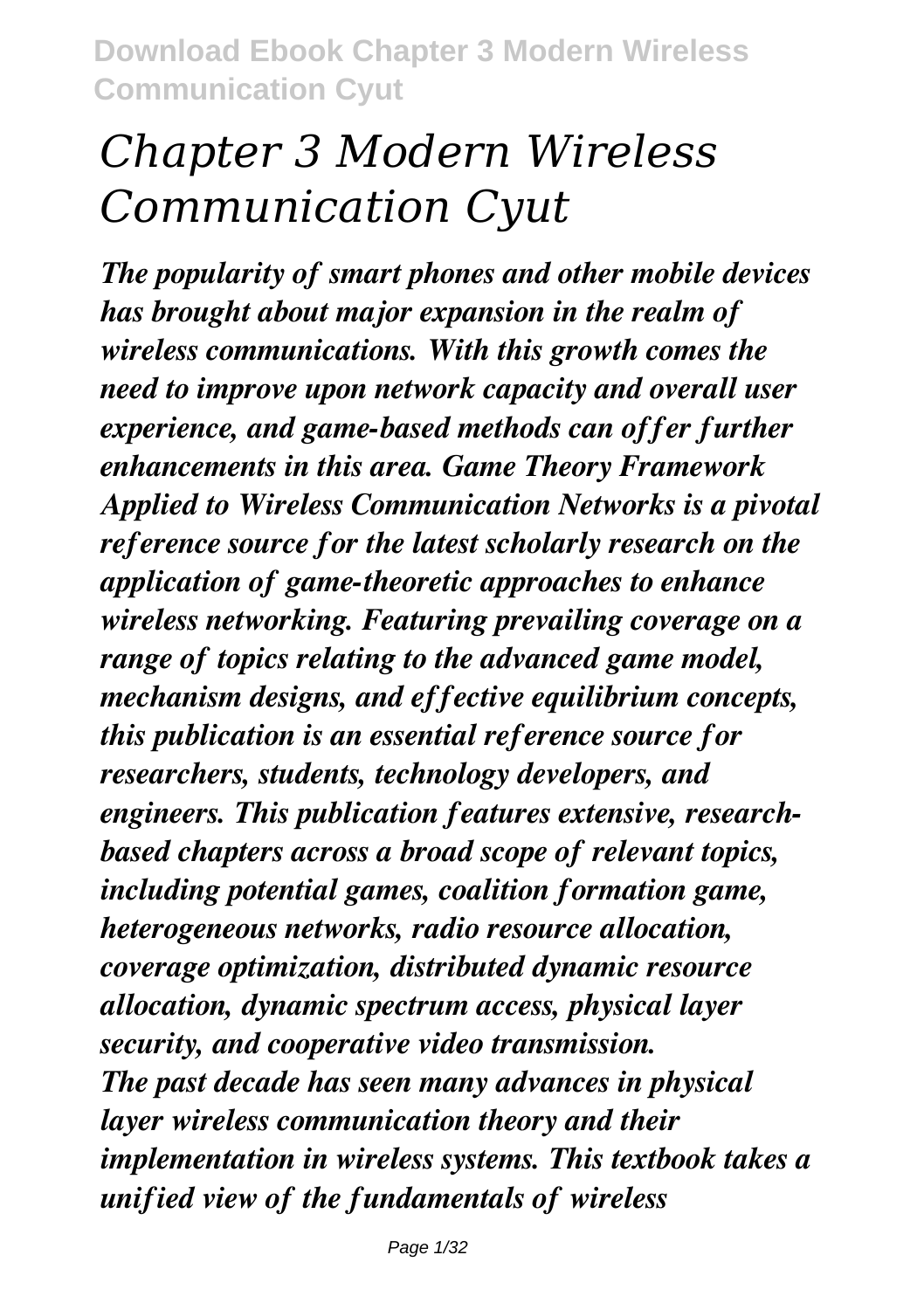*communication and explains the web of concepts underpinning these advances at a level accessible to an audience with a basic background in probability and digital communication. Topics covered include MIMO (multi-input, multi-output) communication, space-time coding, opportunistic communication, OFDM and CDMA. The concepts are illustrated using many examples from real wireless systems such as GSM, IS-95 (CDMA), IS-856 (1 x EV-DO), Flash OFDM and UWB (ultra-wideband). Particular emphasis is placed on the interplay between concepts and their implementation in real systems. An abundant supply of exercises and figures reinforce the material in the text. This book is intended for use on graduate courses in electrical and computer engineering and will also be of great interest to practising engineers.*

*Modern society thrives on communication that is instant and available at all times, a constant exchange of information that encompasses everything from video streaming to GPS navigation. Experts even suggest that in the near future everything from our cars to our kitchen appliances will be connected to the internet, a feat that would not be possible without advanced wireless technology. Wideband, Multiband, and Smart Reconfigurable Antennas for Modern Wireless Communications showcases current trends and novel approaches in the design and analysis of the antennas that make wireless applications possible, while also identifying unique integration opportunities for antennas* Page 2/32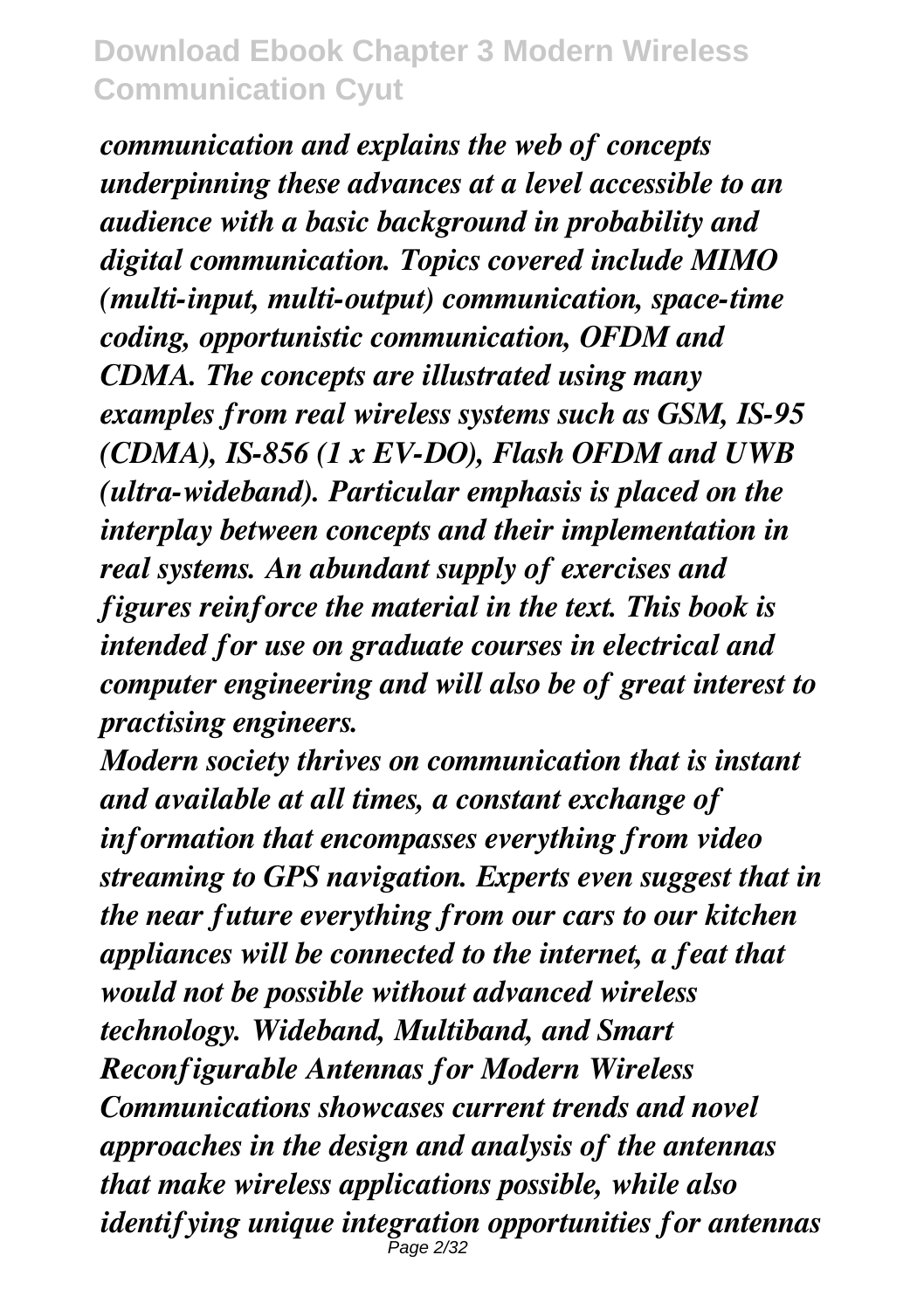*and wireless applications to work together. By featuring both theoretical and experimental approaches to integration, this book highlights specific design issues to assist a wide-range of readers including students, researchers, academics, and industry practitioners. This publication features chapters on a broad scope of topics including algorithms and antenna optimization, wireless infrastructure development, wireless applications of intelligent algorithms, antenna architecture, and antenna reconfiguration techniques.*

*This brief presents an alternative viewpoint on processing technology for wireless communications based on recent research advances. As a lever in emerging processing technology, the structure perspective addresses the complexity and uncertainty issues found in current wireless applications. Likewise, this brief aims at providing a new prospective to the development of communication technology and information science, while stimulating new theories and technologies for wireless systems with ever-increasing complexity. Readers of this brief may range from graduate students to researchers in related fields.*

*Emerging Public Safety Wireless Communication Systems*

*Analysis and Design Wideband, Multiband, and Smart Reconfigurable Antennas for Modern Wireless Communications Nonlinear Distortion in Wireless Systems Microwave and Millimetre-Wave Design for Wireless* Page 3/32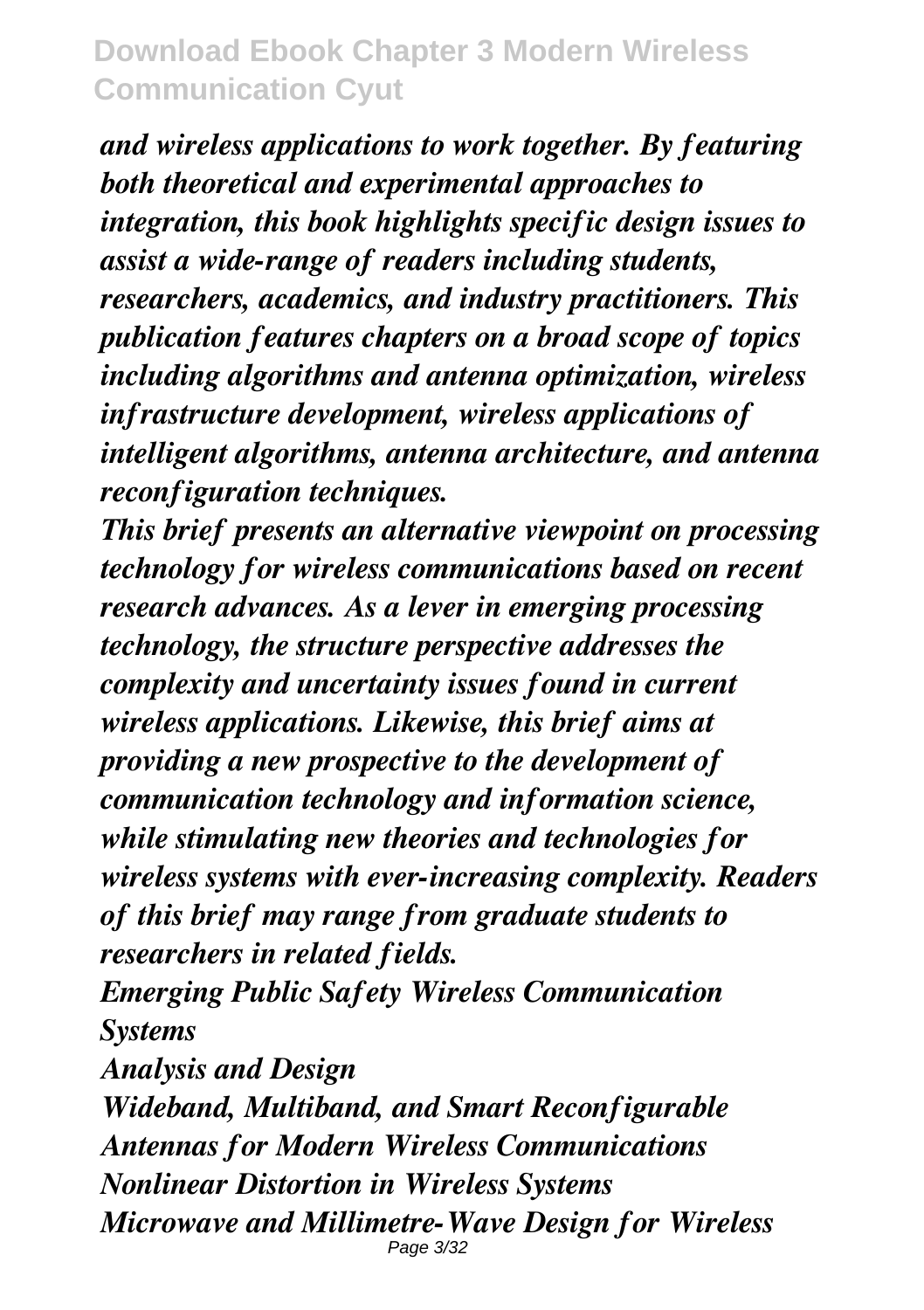#### *Communications*

*A Complete Reference for the 21st Century Until recently, much of the communications technology in the former Eastern bloc countries was largely unknown. Due to the historically competitive nature of East/West relations, scientific groups operated independently, without the benefit of open communication on theoretical frameworks and experimental technologies. As these countries have begun to bridge the gap and work in a more cooperative environment, the need has grown for a comprehensive guide which assimilates all the information in this vast knowledge bank. Ionosphere and Applied Aspects of Radio Communication and Radar meets the demand for an updated reference on this continually evolving global technology. This book examines the changes that have occurred in the past two or three decades. It thoroughly reviews ionospheric radio propagation, over-horizon and abovehorizon radars, and miniature ionospheric stations used for investigating nonregular phenomena occurring in the ionosphere. In addition, it also comprehensively discusses land-satellite and satellite-satellite communications. This volume also reviews an area that has been all but ignored in previous works: the effects of plasma*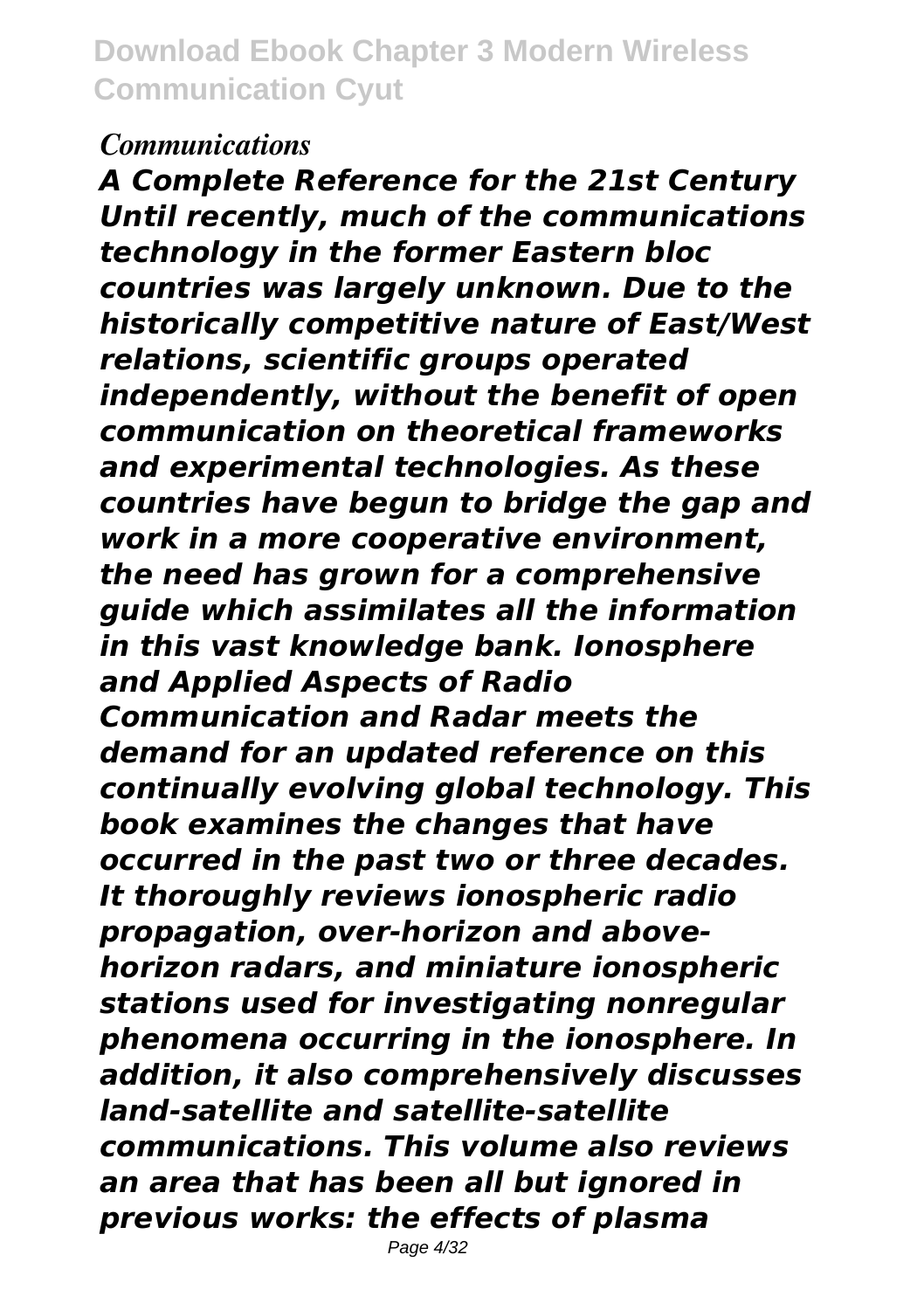*irregularities on radio waves propagation through the inhomogeneous ionosphere. Here, a heavy focus is placed on the effects of these irregular phenomena. And due to the recent wireless revolution, more attention than ever has been aimed on improving the efficiency of land-satellite and satellite-satellite communication networks, which are fully addressed. Included are— Transport processes and photochemistry reactions occurring in the regular homogeneous ionosphere Nonlinear phenomena occurring in the irregular ionosphere Instabilities in the inhomogeneous disturbed ionosphere Various ambient natural and artificial sources and corresponding plasma irregularities Written by two leading scientists, this book will be an invaluable guide to anyone working in this everchanging field.*

*Receive comprehensive instruction on the fundamentals of wireless security from three leading international voices in the field Security in Wireless Communication Networks delivers a thorough grounding in wireless communication security. The distinguished authors pay particular attention to wireless specific issues, like authentication protocols for various wireless communication networks,*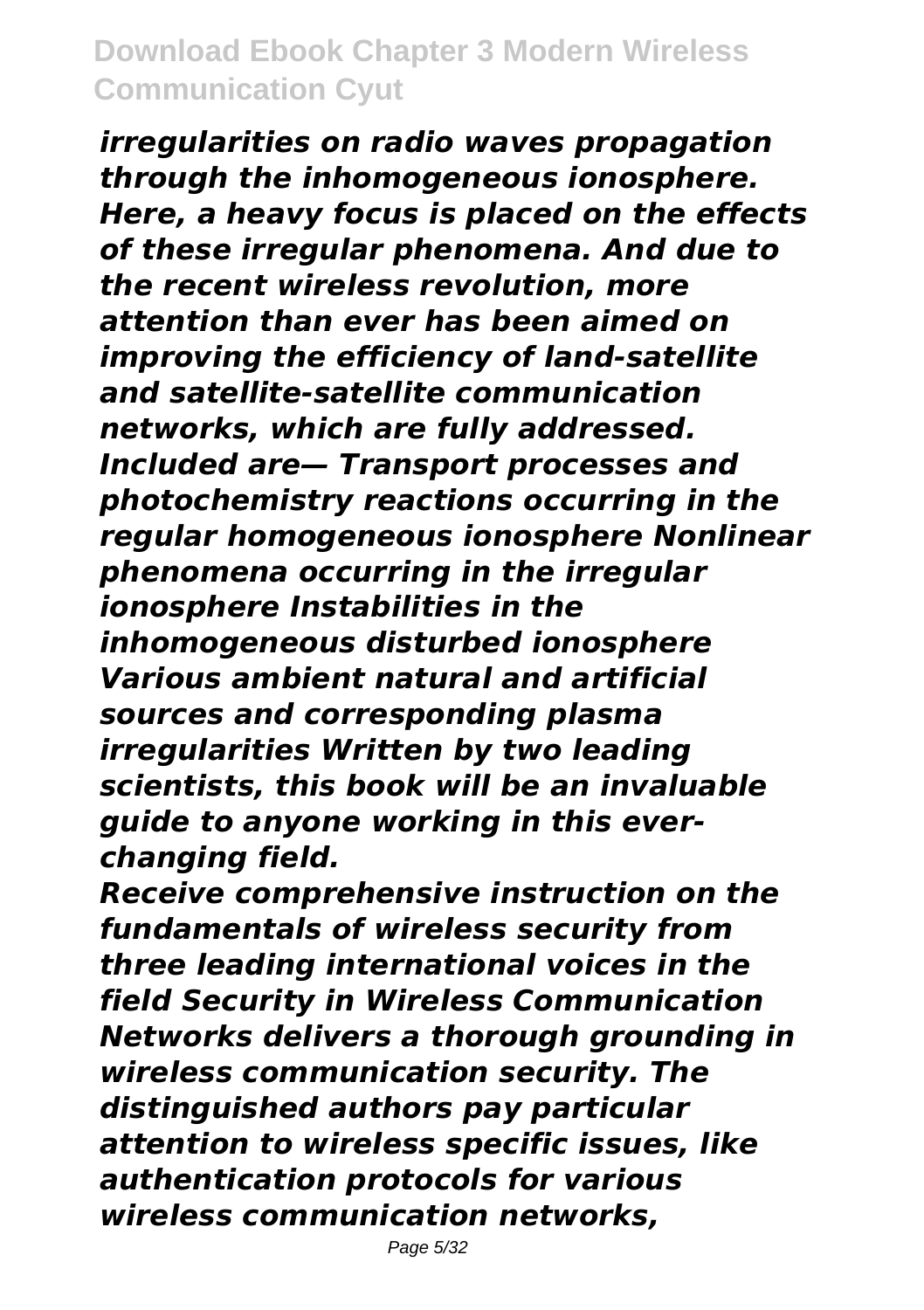*encryption algorithms and integrity schemes on radio channels, lessons learned from designing secure wireless systems and standardization for security in wireless systems. The book addresses how engineers, administrators, and others involved in the design and maintenance of wireless networks can achieve security while retaining the broadcast nature of the system, with all of its inherent harshness and interference. Readers will learn: A comprehensive introduction to the background of wireless communication network security, including a broad overview of wireless communication networks, security services, the mathematics crucial to the subject, and cryptographic techniques An exploration of wireless local area network security, including Bluetooth security, Wi-Fi security, and body area network security An examination of wide area wireless network security, including treatments of 2G, 3G, and 4G Discussions of future development in wireless security, including 5G, and vehicular ad-hoc network security Perfect for undergraduate and graduate students in programs related to wireless communication, Security in Wireless Communication Networks will also earn a place in the libraries of professors,*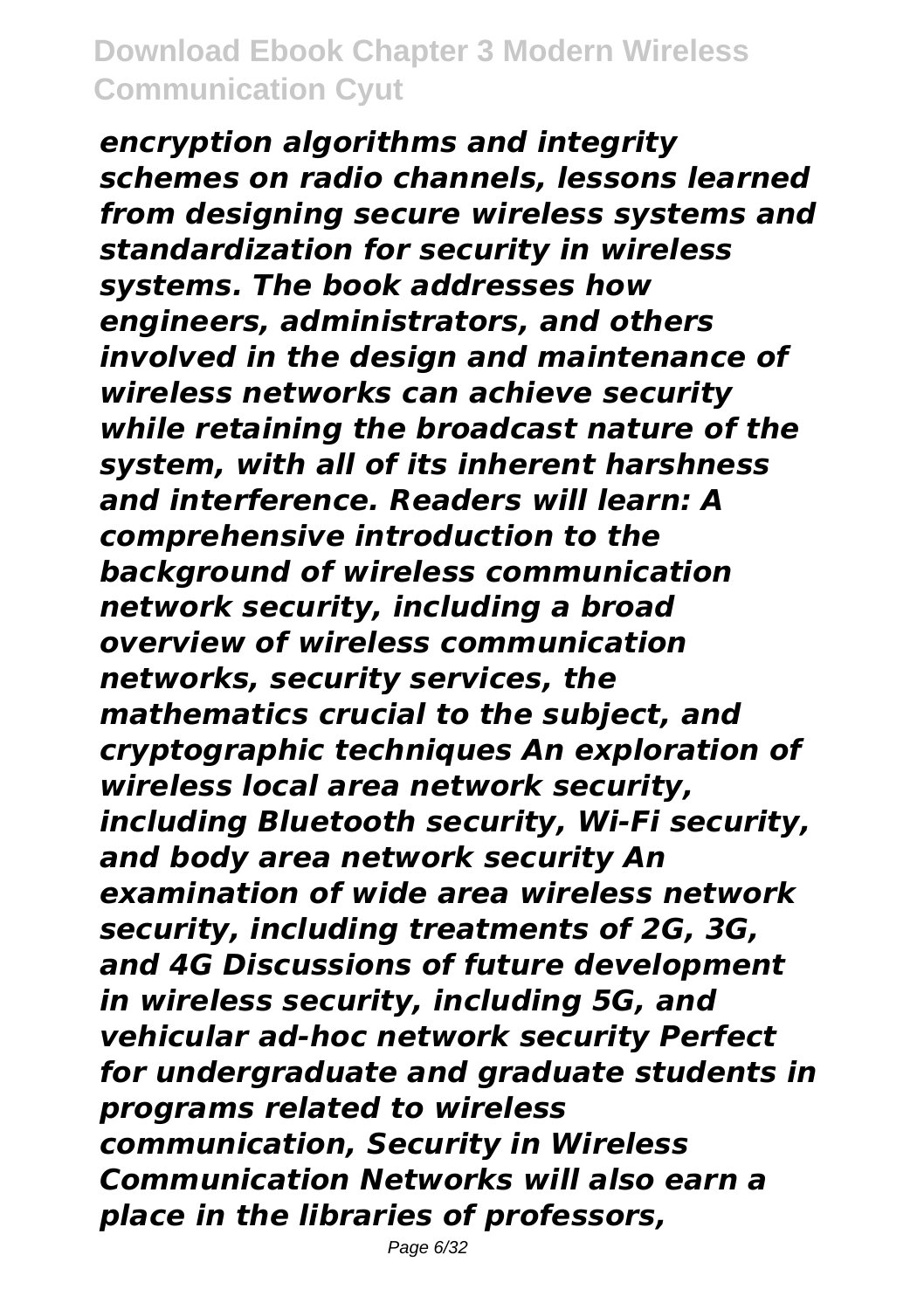*researchers, scientists, engineers, industry managers, consultants, and members of government security agencies who seek to improve their understanding of wireless security protocols and practices. This thesis analyses how and why culture and geography influence the allocation and licensing of the radio frequency (RF) spectrum in different nations. Based on a broad comparative study of 235 countries, an inter-disciplinary approach is used to explore regulatory frameworks and attitudes toward risk. In addition, detailed case studies of the UK, France, the US and Ecuador provide deeper insights into the main contrasting regulatory styles. Three alternative sociological theories are used to analyse and explain the results for both the in-depth and broad brush studies. The Cultural Theory of Mary Douglas and coworkers is first used to categorise countries in terms of perceptual filters. The empirical findings indicate some countries to be apparently exceptional in their behaviour. The theory of Bounded Rationality is used to investigate and explain these apparent irrationalities. Finally, Rational Field Theory shows how beliefs and values guide administrations in their RF regulation. A number of key factors are found to dominate and patterns emerge. The*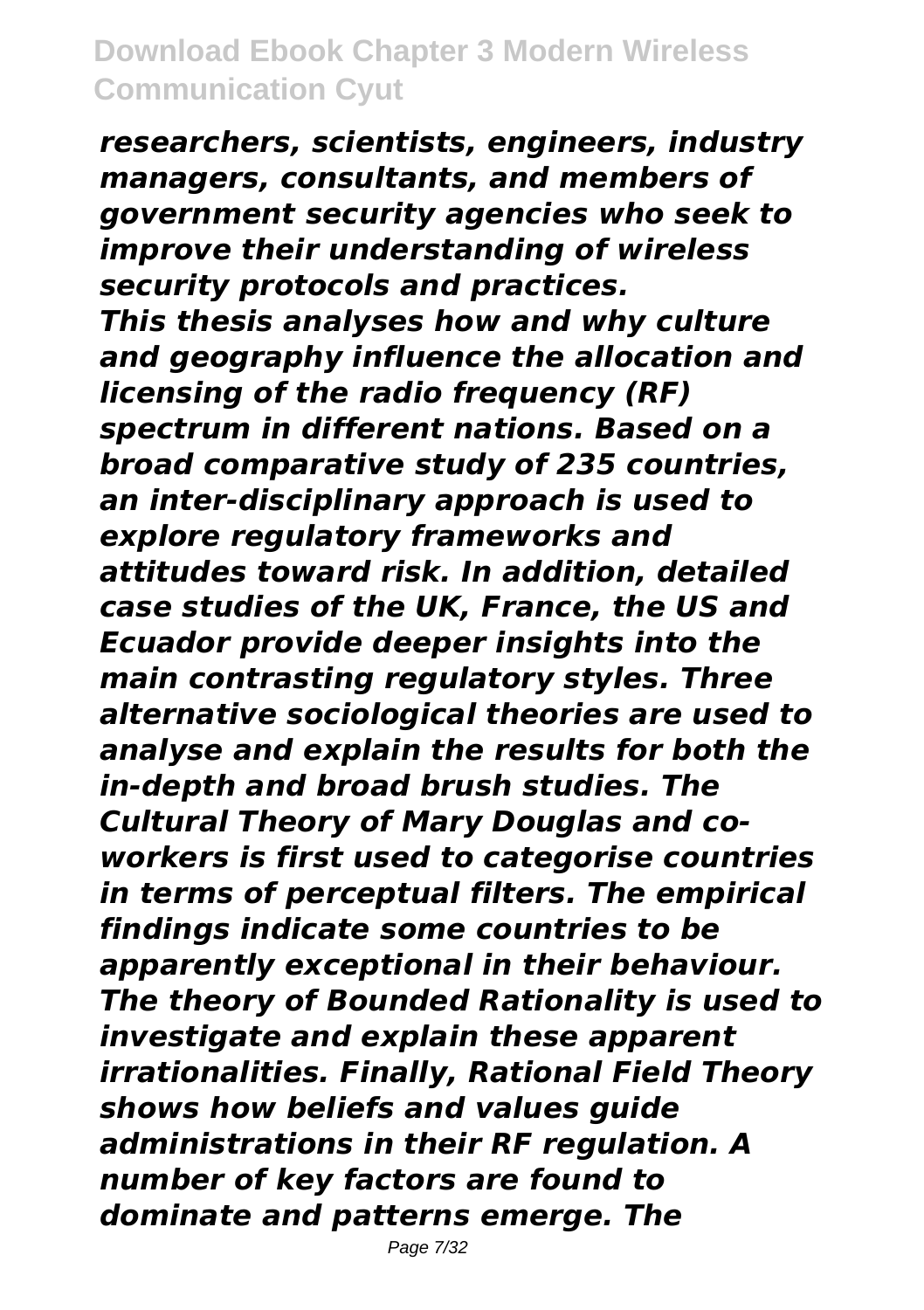*European RF harmonisation is unique. Following European unification, wireless regulation is divided into two major camps (the EU and the US), which differ in their risk concerns, approach to top-down mandated standards, allocation of RF spectrum to licence-exempt bands and type approval process. The adoption of 3G cellular (UMTS versus CDMA2000) and digital TV standards (DVB-T/ATSC/ISDB-T) around the world reflects geopolitical and colonial influence. The language of a country is a significant indicator of its analogue TV standard (SECAM/PAL/NTSC). Interestingly, the longitude of a country to a fair extent defines RF allocation: Africa and West Asia follow Europe, whereas the Americas approximate the US. RF regulation and risk tolerability differ between tropical and non-tropical climates. The collectivised/centralised versus the individualised/market-based rationalities result in different regulatory frameworks and contrasting societal and risk concerns. The success of the top-down European GSM and the bottom-up Wi-Fi standards reveal how the central-planning and market-based approaches have thrived. Attitudes to RF human hazards and spurious emissions levels reveal that the US, Canada and Japan are more tolerant of these radiation risks*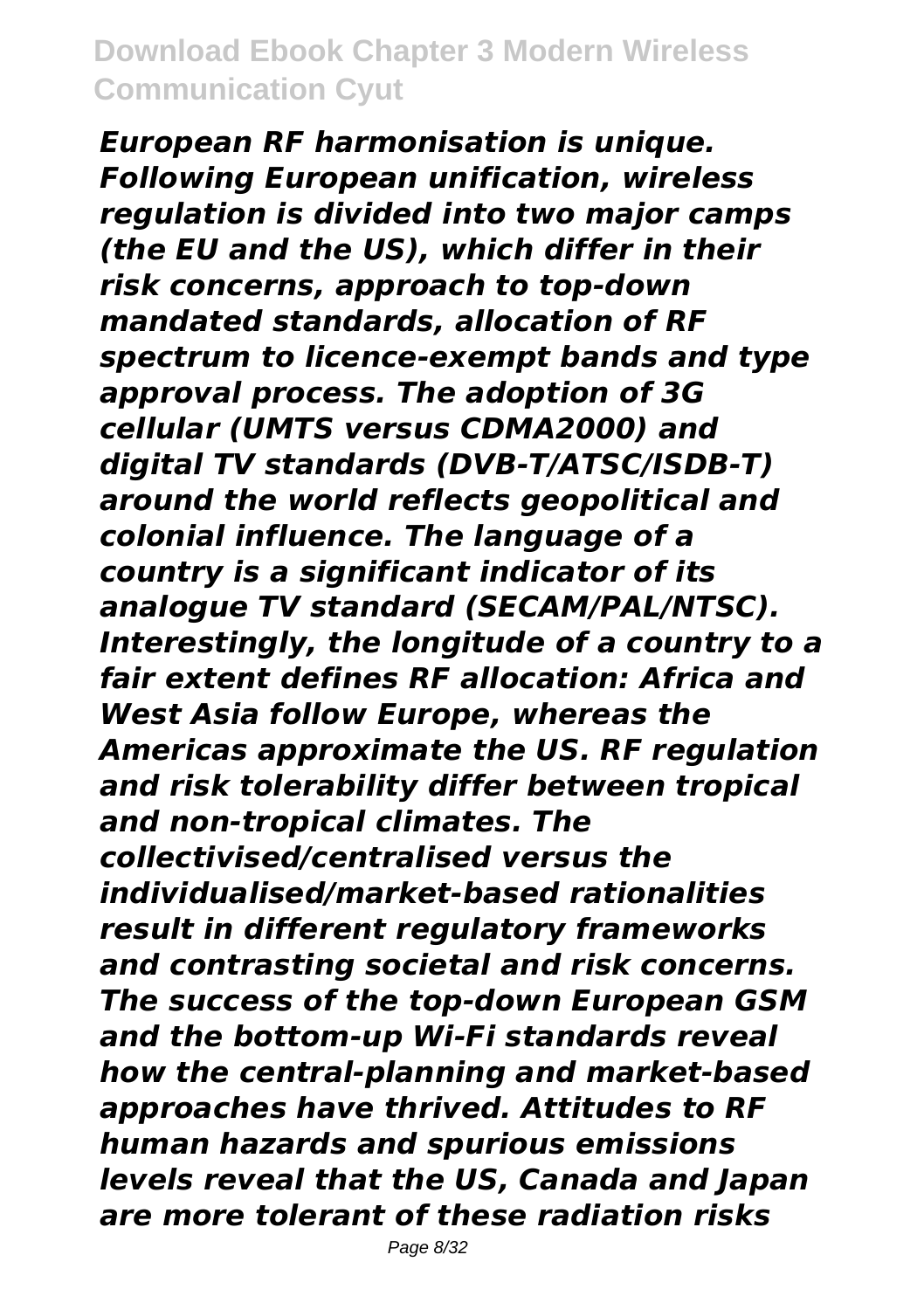*than Europe. Australia, Canada, New Zealand, UK and USA encourage technological innovation. A practical benefit of this study is that it will give regulators more freedom to choose a rational RF licensing protocol, by better understanding the possibly self-imposed boundaries of cultural and geographical factors which are currently shaping allocation. Academically, there is utility in undertaking a cultural and geographic analysis of a topic that is mostly the domain of engineering, economic and legal analysts.*

*This accessible guide contains everything you need to get up to speed on the theory and implementation of MIMO techniques. Fundamentals of Wireless Communication An Analysis of Regulatory Frameworks for Wireless Communications, Societal Concerns and Risk Wireless Communications Modulation and Coding Techniques in Wireless Communications Noise Tolerant Data Authentication for Wireless Communication*

The move toward worldwide wireless communications continues at a remarkable pace, and the antenna element of the technology is crucial to its success. With contributions from more than 30 international experts, the Handbook of Antennas in Wireless Communications brings together all of the latest research and results to provide engineering professionals and students with a one-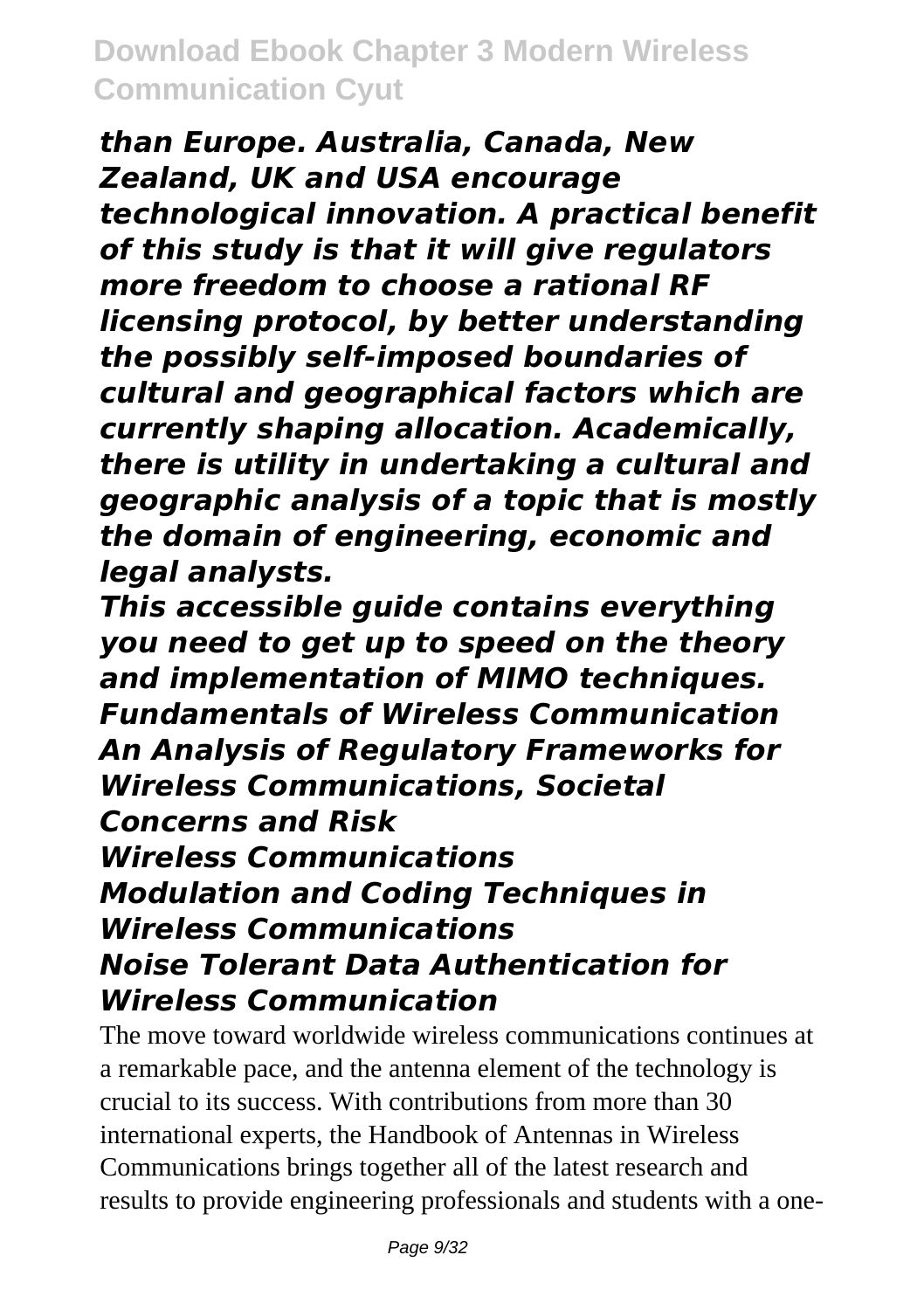stop reference on the theory, technologies, and applications for indoor, hand-held, mobile, and satellite systems. Beginning with an introduction to wireless communications systems, it offers an indepth treatment of propagation prediction and fading channels. It then explores antenna technology with discussion of antenna design methods and the various antennas in current use or development for base stations, hand held devices, satellite communications, and shaping beams. The discussions then move to smart antennas and phased array technology, including details on array theory and beamforming techniques. Space diversity, direction-of-arrival estimation, source tracking, and blind source separation methods are addressed, as are the implementation of smart antennas and the results of field trials of systems using smart antennas implemented. Finally, the hot media topic of the safety of mobile phones receives due attention, including details of how the human body interacts with the electromagnetic fields of these devices. Its logical development and extensive range of diagrams, figures, and photographs make this handbook easy to follow and provide a clear understanding of design techniques and the performance of finished products. Its unique, comprehensive coverage written by top experts in their fields promises to make the Handbook of Antennas in Wireless Communications the standard reference for the field. This book introduces the theoretical elements at the basis ofvarious classes of algorithms commonly employed in the physicallayer (and, in part, in MAC layer) of wireless communicationssystems. It focuses on single user systems, so ignoring multipleaccess techniques. Moreover, emphasis is put on single-inputsingle-output (SISO) systems, although some relevant topics aboutmultiple-input multiple-output (MIMO) systems are also illustrated. Comprehensive wireless specific guide to algorithmictechniques Provides a detailed analysis of channel equalization andchannel coding for wireless applications Unique conceptual approach focusing in single user systems Covers algebraic decoding, modulation techniques, channelcoding and channel equalisation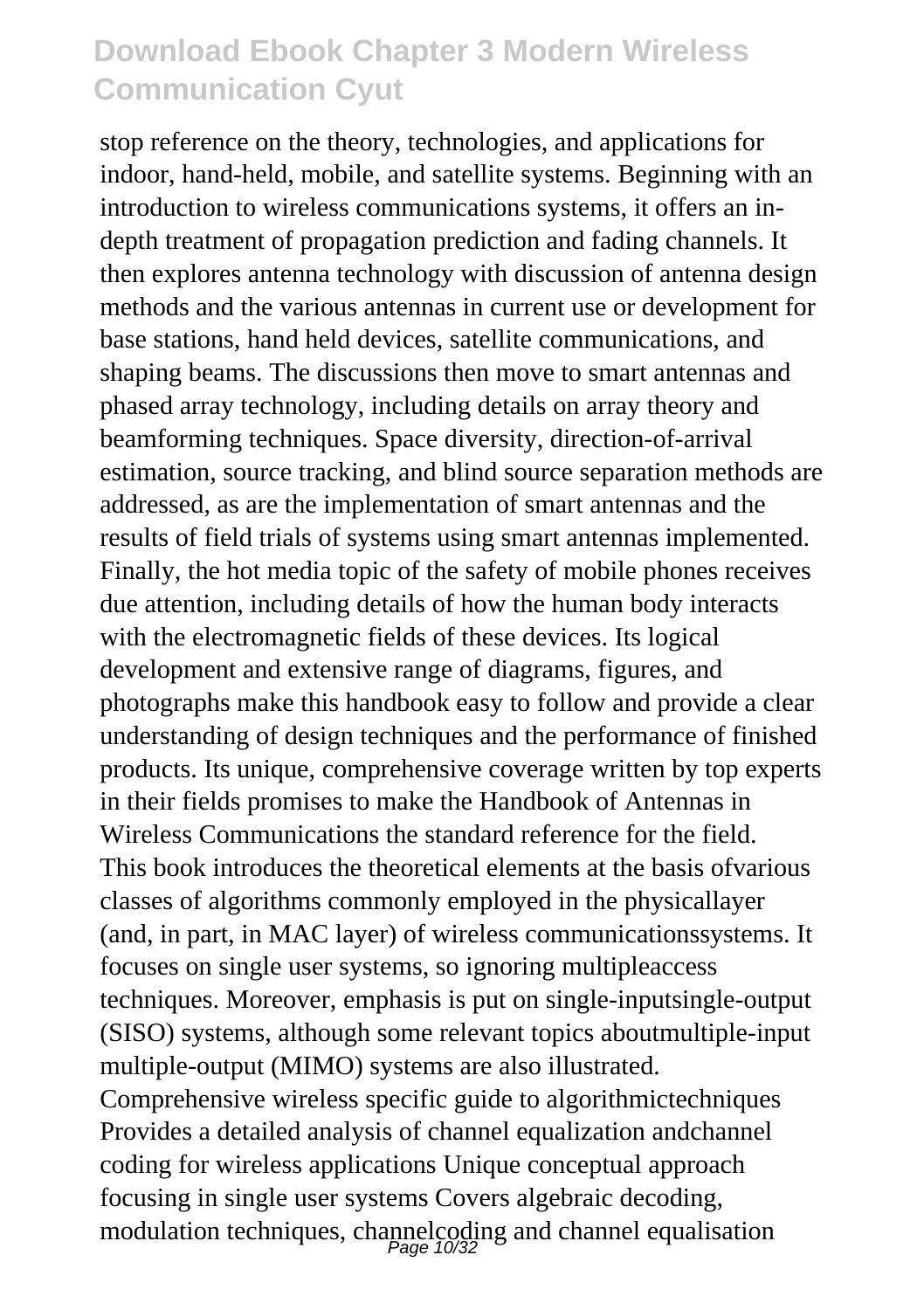This textbook introduces the advanced topics of: (i) wireless communications, (ii) free-space optical (FSO) communications, (iii) indoor optical wireless (IR) communications, and (iv) fiber-optics communications and presents these different types of communication systems in a unified fashion for better practical use. Fundamental concepts, such as propagation principles, modulation formats, channel coding, diversity principles, MIMO signal processing, multicarrier modulation, equalization, adaptive modulation and coding, detection principles, and software defined transmission are first described and then followed up with a detailed look at each particular system. The book is self-contained and structured to provide straightforward guidance to readers looking to capture fundamentals and gain theoretical and practical knowledge about wireless communications, optical communications, and fiberoptics communications, all which can be readily applied in studies, research, and practical applications. The textbook is intended for an upper undergraduate or graduate level course in optical communication. It features problems, an appendix with all background material needed, and homework.

Designed as a textbook for the undergraduate students of electronics and communication engineering, electronics and electrical engineering, computer science and engineering, and information technology, this compact and well organized text presents many recent topics in the fastest growing field of communication. Beginning with an introduction to modern wireless communication systems, this text covers the basic concepts of cellular and capacity improvement in cellular systems, propagation mechanisms in wireless communication, fading channels, diversity techniques and wireless standards such as GSM, GPRS and UMTS. It concludes with a description on wireless LAN concepts and Bluetooth technology. This book also presents various important topics such as CDMA, MIMO, OFDM, smart antennas and MC-CDMA techniques that have emerged recently. KEY FEATURES : Provides worked out practical problems in cellular capacity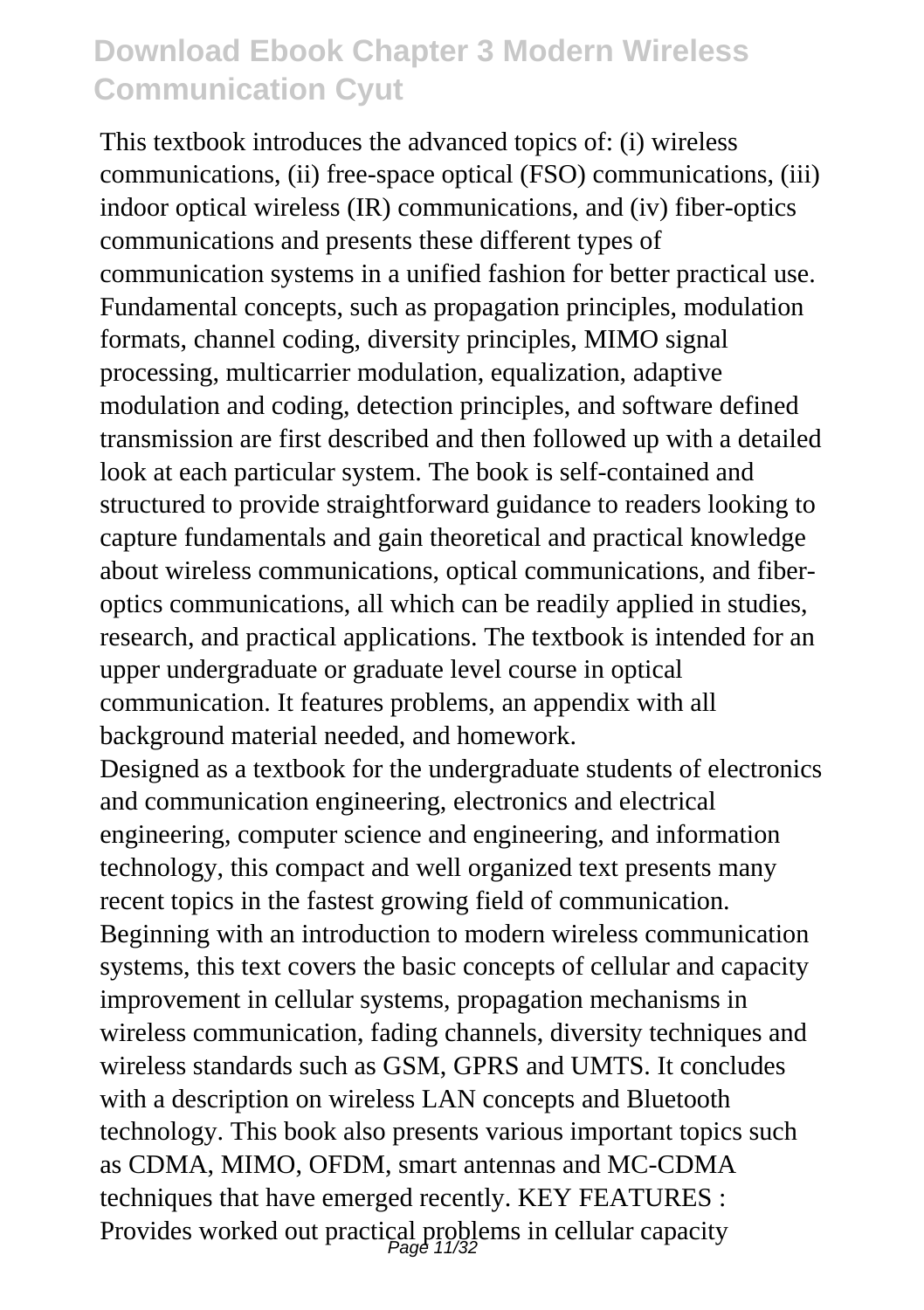improvement and wireless propagation Emphasizes the purpose of diversity and implementation issues. Analyzes thoroughly the diversity combining techniques with probability density functions. Gives step-by-step treatment on the evolution of wireless communications till 4G. Explains PAPR reduction in MC-CDMA. Besides undergraduate students, this book will also be useful to the postgraduate students for the courses in wireless communication/mobile communication, researchers and practicing engineers in the field of wireless communication. From RF Subsystems to 4G Enabling Technologies Digital Front-End in Wireless Communications and Broadcasting Advanced Optical and Wireless Communications Systems

Principles, Standards and Applications from Multimedia to Smart **Grid** 

Analysis and Design of Communication Techniques in Spectrally Efficient Wireless Relaying Systems

*The high level of technical detail included in standards specifications can make it difficult to find the correlation between the standard specifications and the theoretical results. This book aims to cover both of these elements to give accessible information and support to readers. It explains the current and future trends on communication theory and shows how these developments are implemented in contemporary wireless communication standards. Examining modulation, coding and multiple access techniques, the book is divided into two major sections to cover these functions. The two-stage approach first treats the basics of modulation and*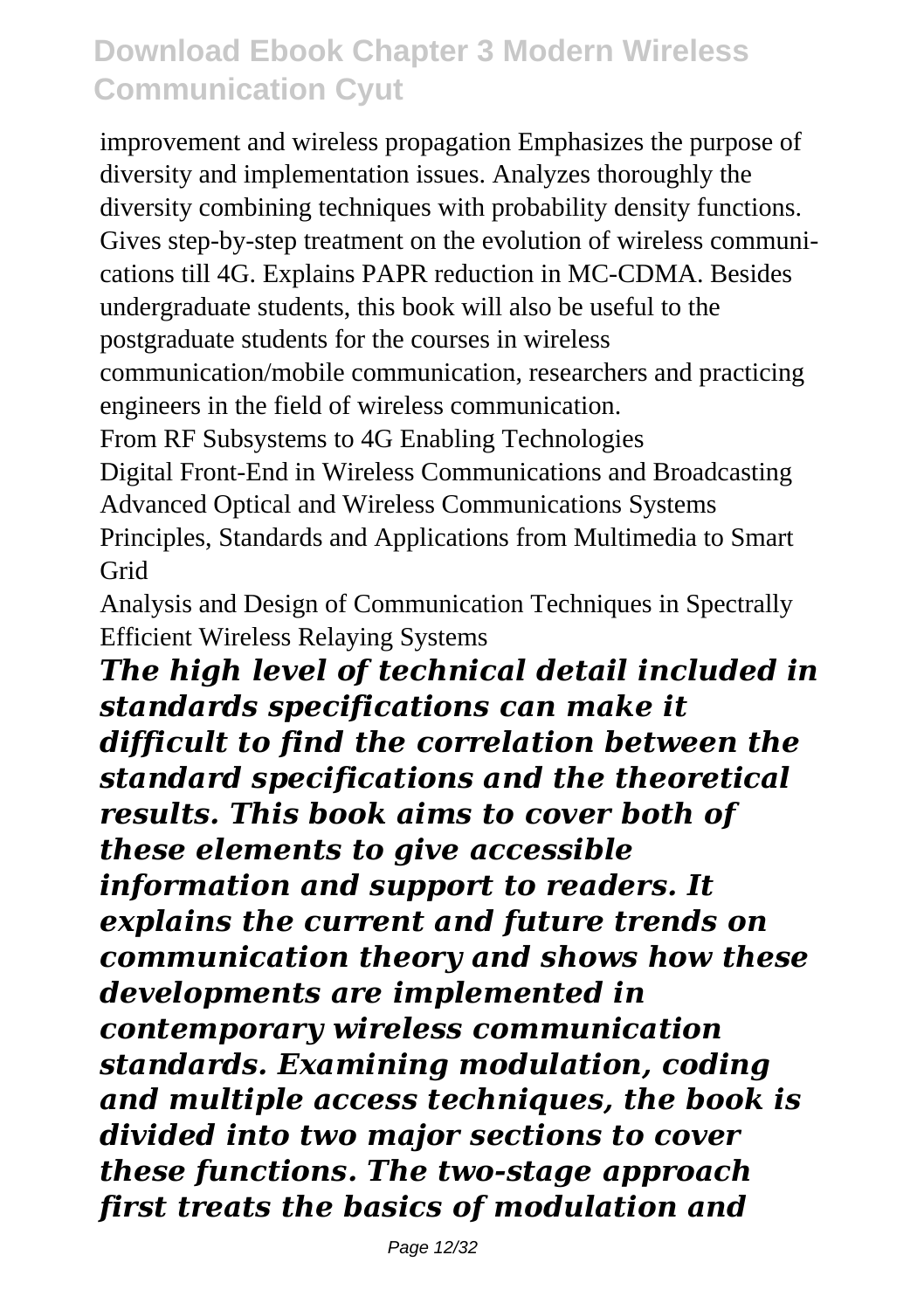*coding theory before highlighting how these concepts are defined and implemented in modern wireless communication systems. Part 1 is devoted to the presentation of main L1 procedures and methods including modulation, coding, channel equalization and multiple access techniques. In Part 2, the uses of these procedures and methods in the wide range of wireless communication standards including WLAN, WiMax, WCDMA, HSPA, LTE and cdma2000 are considered. An essential study of the implementation of modulation and coding techniques in modern standards of wireless communication Bridges the gap between the modulation coding theory and the wireless communications standards material Divided into two parts to systematically tackle the topic - the first part develops techniques which are then applied and tailored to real world systems in the second part Covers special aspects of coding theory and how these can be effectively applied to improve the performance of wireless communications systems This practically-oriented, all-inclusive guide covers all the major enabling techniques for current and next-generation cellular communications and wireless networking systems. Technologies covered include CDMA, OFDM, UWB, turbo and LDPC*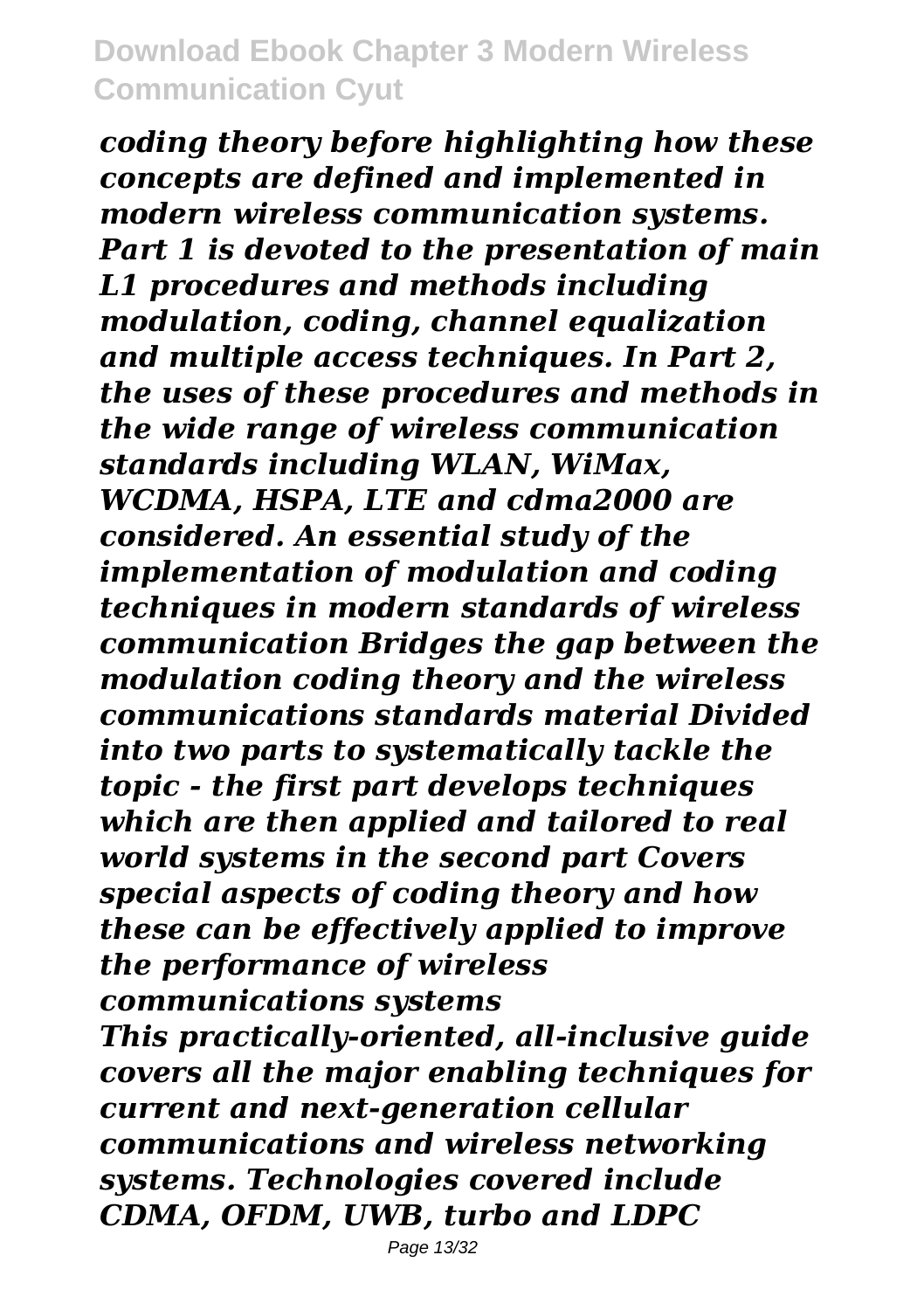*coding, smart antennas, wireless ad hoc and sensor networks, MIMO, and cognitive radios, providing readers with everything they need to master wireless systems design in a single volume. Uniquely, a detailed introduction to the properties, design, and selection of RF subsystems and antennas is provided, giving readers a clear overview of the whole wireless system. It is also the first textbook to include a complete introduction to speech coders and video coders used in wireless systems. Richly illustrated with over 400 figures, and with a unique emphasis on practical and state-of-the-art techniques in system design, rather than on the mathematical foundations, this book is ideal for graduate students and researchers in wireless communications, as well as for wireless and telecom engineers. Wireless technology is a truly revolutionary paradigm shift, enabling multimedia communications between people and devices from any location. It also underpins exciting applications such as sensor networks, smart homes, telemedicine, and automated highways. This book provides a comprehensive introduction to the underlying theory, design techniques and analytical tools of wireless communications, focusing primarily on the core principles of wireless system design. The book begins*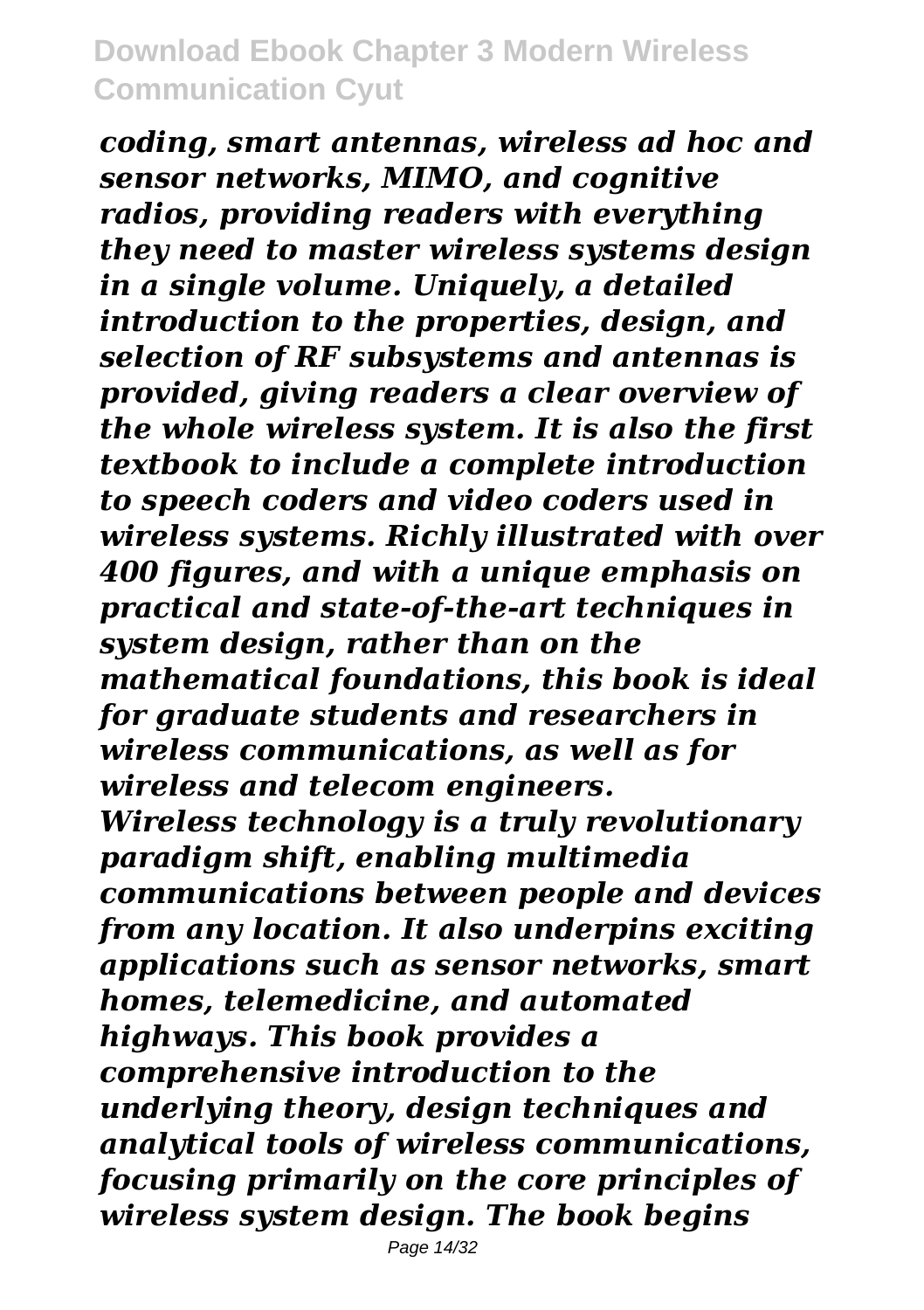*with an overview of wireless systems and standards. The characteristics of the wireless channel are then described, including their fundamental capacity limits. Various modulation, coding, and signal processing schemes are then discussed in detail, including state-of-the-art adaptive modulation, multicarrier, spread spectrum, and multiple antenna techniques. The concluding chapters deal with multiuser communications, cellular system design, and ad-hoc network design. Design insights and tradeoffs are emphasized throughout the book. It contains many worked examples, over 200 figures, almost 300 homework exercises, over 700 references, and is an ideal textbook for students. This comprehensive resource presents antenna fundamentals balanced with the design of printed antennas. Over 70 antenna projects, along with design dimensions, design flows and antenna performance results are discussed, including antennas for wireless communication, 5G antennas and beamforming. Examples of smartphone antennas, MIMO antennas, aerospace and satellite remote sensing array antennas, automotive antennas and radar systems and many more printed antennas for various applications are also included. These projects include design dimensions and*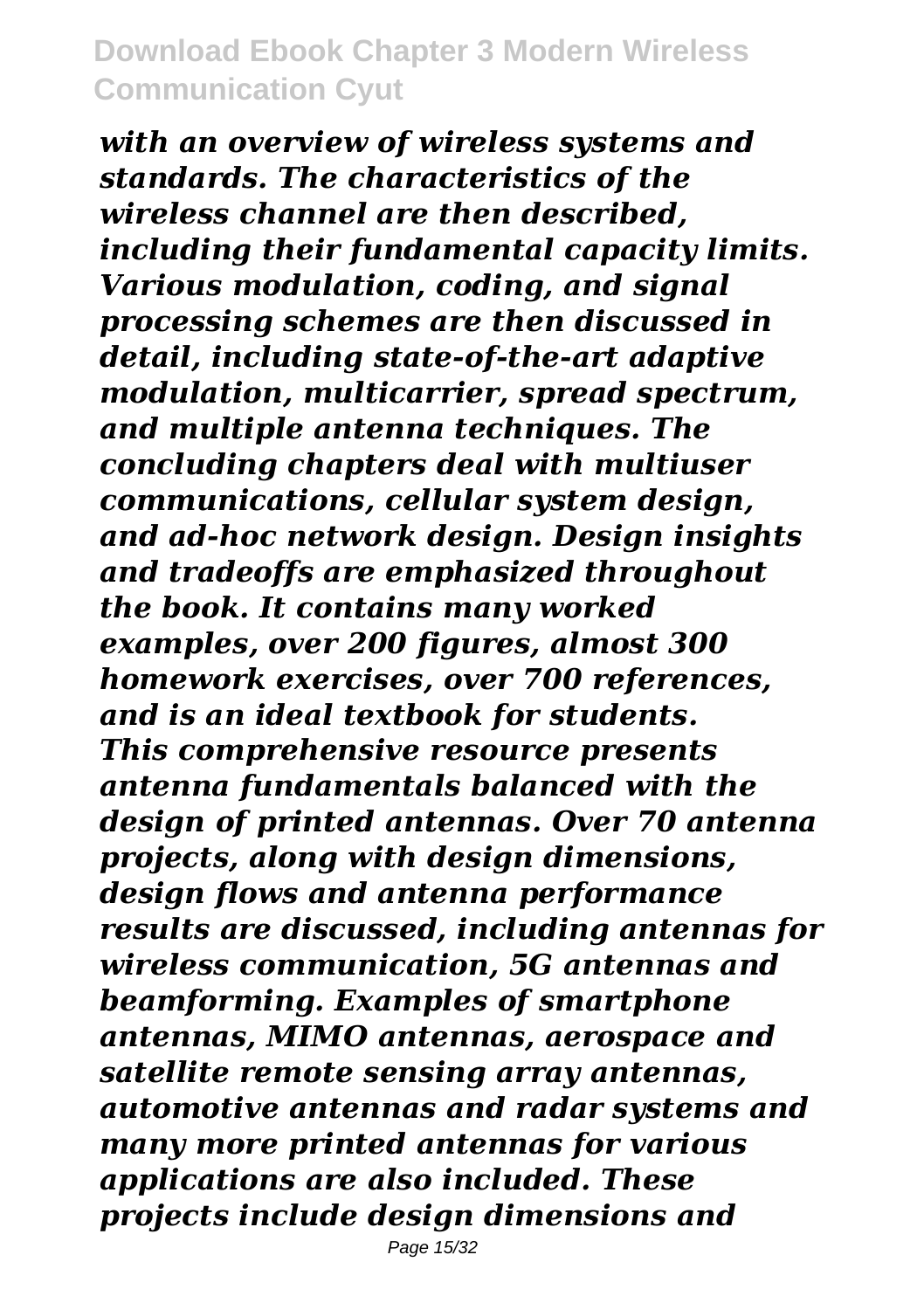*parameters that incorporate the various techniques used by industries and academia. This book is intended to serve as a practical microstrip and printed antenna design guide to cover various real-world applications. All Antenna projects discussed in this book are designed, analyzed and simulated using fullwave electromagnetic solvers. Based on several years of the author's research in antenna design and development for RF and microwave applications, this book offers an in-depth coverage of practical printed antenna design methodology for modern applications.*

#### *Updated, Expanded and Explained Algorithmic Techniques Wireless Broadband Networks Principles, Theory and Methodology Introduction to MIMO Communications*

**This book provides for a comprehensive understanding of Wireless And Mobile Communication. With the up-to-date coverage of latest and emerging technologies, this book keeps the reader abreast with the changing scenario of the communication world.**

**Wireless is a term used to describe telecommunications in which electromagnetic waves (rather than some form of wire) carry the signal over part or all of the communication path and the network is the totality of switches, transmission links and terminals used for the generation, handling and receiving of telecoms traffic. Wireless networks are rapidly evolving, and are playing an**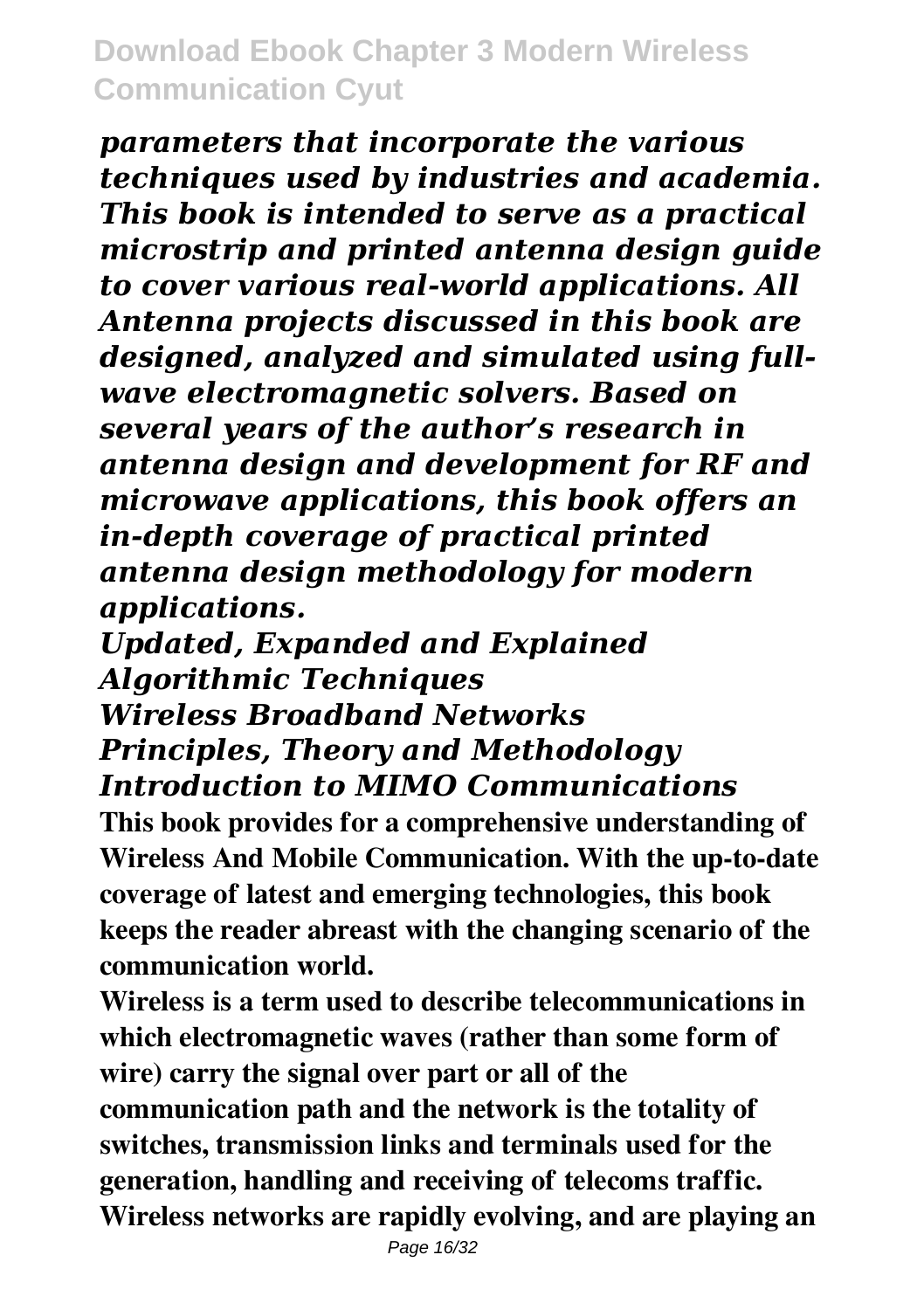**increasing role in the lives of people throughout the world and ever-larger numbers of people are relying on the technology directly or indirectly. The area of wireless communications is an extremely rich field for research, due to the difficulties posed by the wireless medium and the increasing demand for better and cheaper services. As the wireless market evolves, it is likely to increase in size and possibly integrate with other wireless technologies, in order to offer support for mobile computing applications, of perceived performance equal to those of wired communication networks. Wireless Networks aims to provide an excellent introductory text covering the wireless technological alternatives offered today. It will include old analog cellular systems, current second generation (2G) systems architectures supporting voice and data transfer and also the upcoming world of third generation mobile networks. Moreover, the book features modern wireless technology topics, such as Wireless Local Loops (WLL), Wireless LANs, Wireless ATM and Personal Area Networks (such as Bluetooth). \* Provides an easy to use reference which presents a clear set of technologies per chapter \* Features modern wireless technology topics, such as Wireless Local Loops (WLL), Wireless LANs, Wireless ATM, Personal Area Networks (such as Bluetooth) and Adhoc wireless networks \* Progresses through the developments of first, second, third, fourth generation cellular systems and beyond \* Includes helpful simulation examples and examples of algorithms and systems Essential reading for Senior undergraduate and graduate students studying computer science, telecommunications and engineering, engineers and researchers in the field of**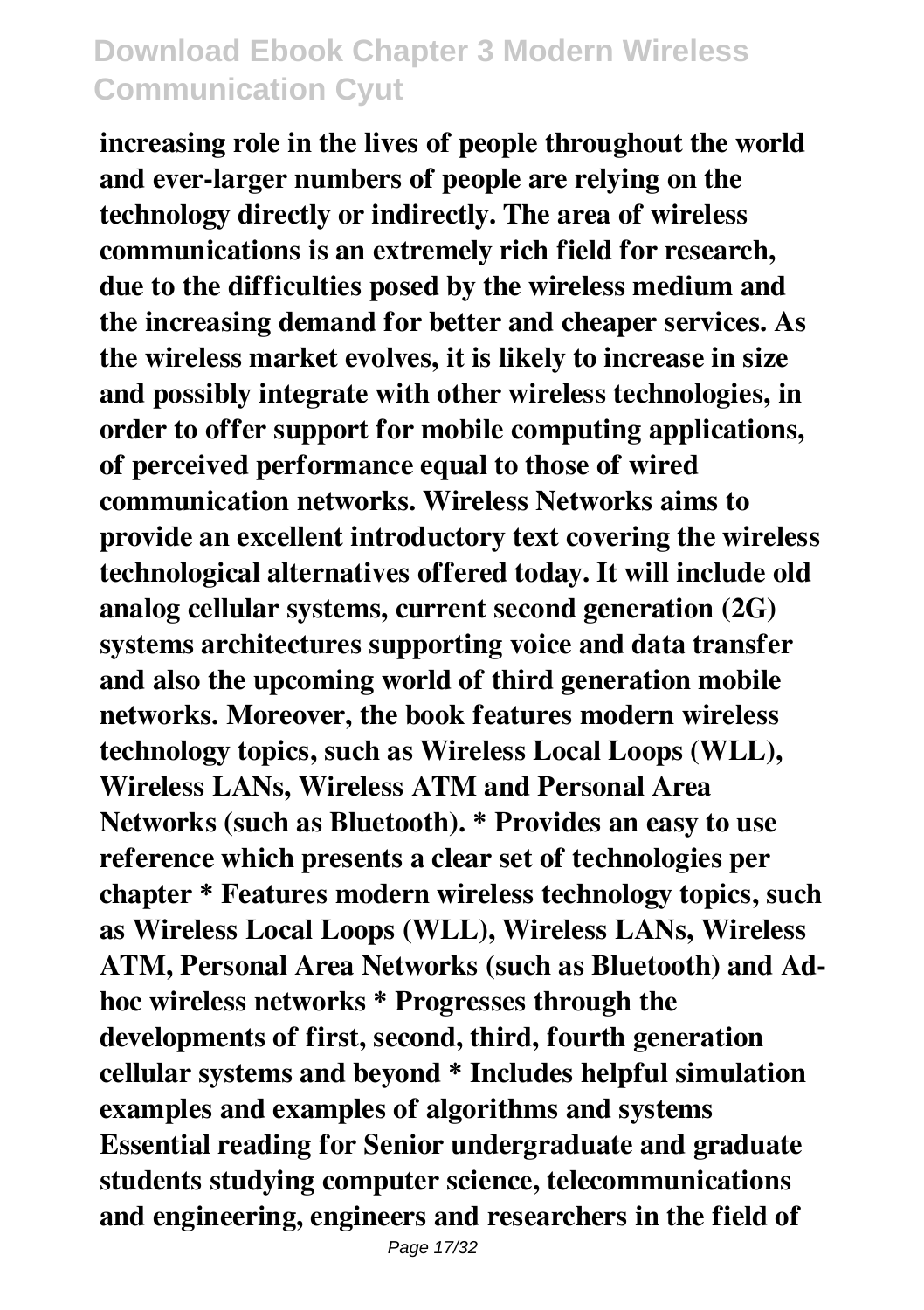**wireless communications and technical managers and consultants.**

**This book describes a full range of contemporary techniques for the design of transmitters and receivers for communications systems operating in the range from 1 through to 300 GHz. In this frequency range there is a wide range of technologies that need to be employed, with silicon ICs at the core but, compared with other electronics systems, a much greater use of more specialist devices and components for high performance – for example, high Qfactor/low loss and good power efficiency. Many text books do, of course, cover these topics but what makes this book timely is the rapid adoption of millimetre-waves (frequencies from 30 to 300 GHz) for a wide range of consumer applications such as wireless high definition TV, "5G" Gigabit mobile internet systems and automotive radars. It has taken many years to develop low-cost technologies for suitable transmitters and receivers, so previously these frequencies have been employed only in expensive military and space applications. The book will cover these modern technologies, with the follow topics covered; transmitters and receivers, lumped element filters, tranmission lines and S-parameters, RF MEMS, RFICs and MMICs, and many others. In addition, the book includes extensive line diagrams to illustrate circuit diagrams and block diagrams of systems, including diagrams and photographs showing how circuits are implemented practically. Furthermore, case studies are also included to explain the salient features of a range of important wireless communications systems. The book is accompanied with suitable design examples and exercises**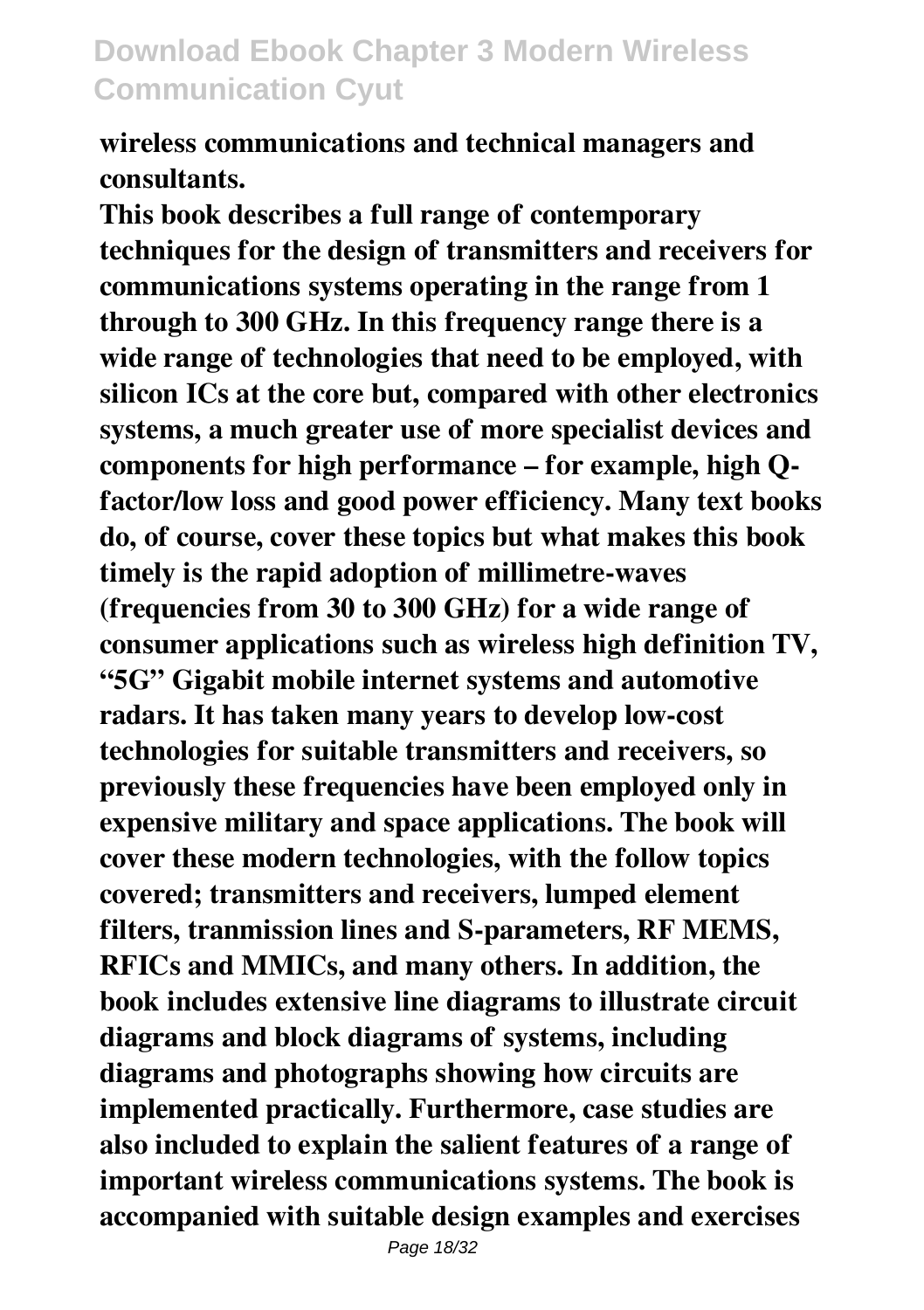**based on the Advanced Design System – the industry leading CAD tool for wireless design. More importantly, the authors have been working with Keysight Technologies on a learning & teaching initiative which is designed to promote access to industry-standard EDA tools such as ADS. Through its University Educational Support Program, Keysight offers students the opportunity to request a student license, backed up with extensive classroom materials and support resources. This culminates with students having the chance to demonstrate their RF/MW design and measurement expertise through the Keysight RF & Microwave Industry-Ready Student Certification Program. www.keysight.com/find/eesofuniversity www.keysight.com/find/eesof-studentcertification**

**With the increasing need for more effective and efficient responses to man-made and natural public safety threats, the necessity for improved private mobile and commercial wireless digital communication systems has become apparent. This one-of-a-kind resource describes today's public safety communication requirements and radio systems from a technical perspective, and shows you how communication systems are evolving to meet the growing demands of multimedia wireless applications.**

**Microstrip and Printed Antennas: Applications-Based Designs**

**Resource Management in Mobile Computing**

**Environments**

**Practical RF Circuit Design for Modern Wireless Systems**

**Microwave Journal**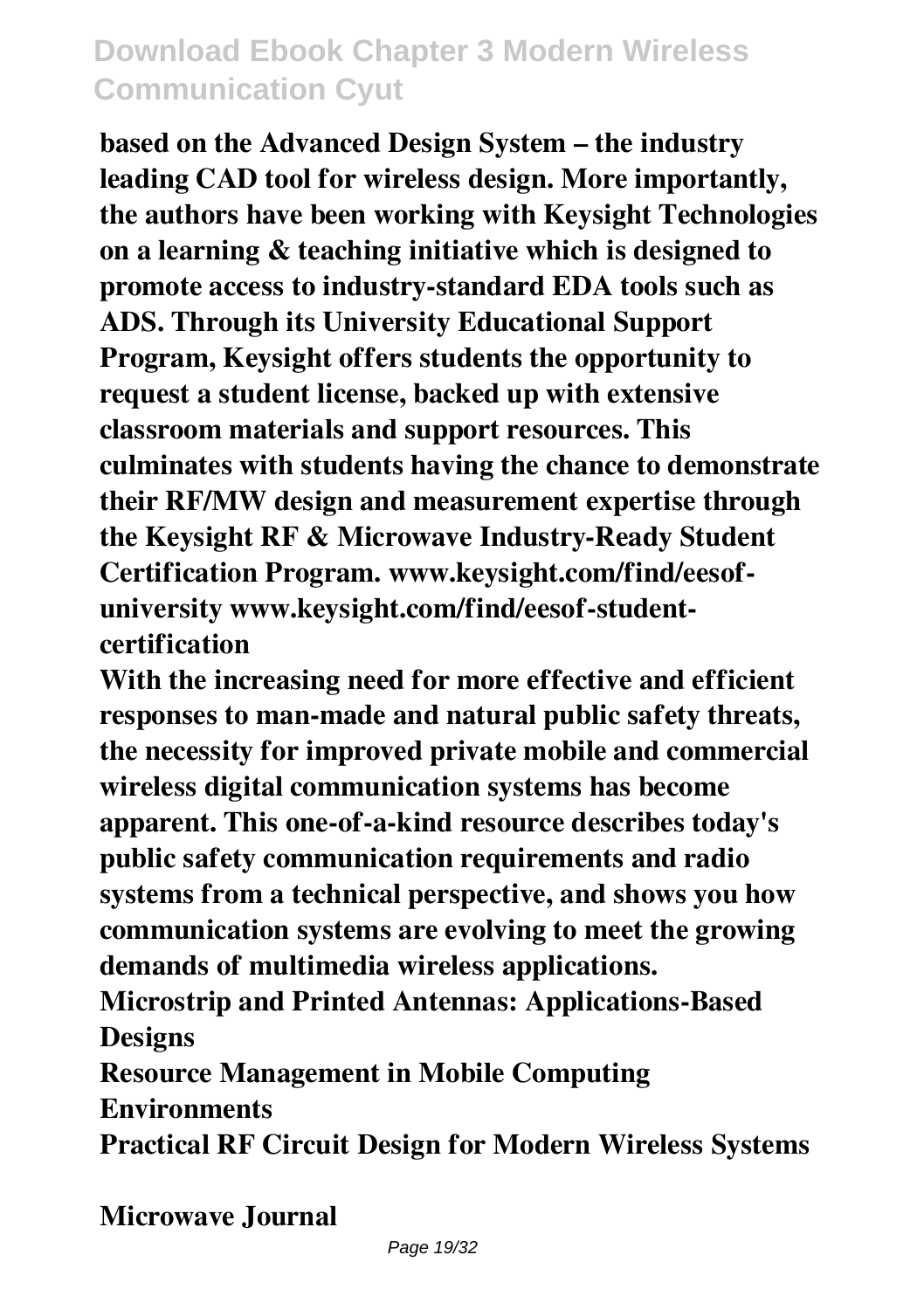This textbook takes a unified view of the fundamentals of wireless communication and explains cutting-edge concepts in a simple and intuitive way. An abundant supply of exercises make it ideal for graduate courses in electrical and computer engineering and it will also be of great interest to practising engineers.

"Provides the reader with an overall picture of wireless communications, carefully expounds its technical details, not only covering a variety of main results and conclusions but also revealing the methodology used for their derivations"-- This book provides insight into the challenges in providing data authentication over wireless communication channels. The authors posit that established standard authentication mechanisms – for wired devices – are not sufficient to authenticate data, such as voice, images, and video over wireless channels. The authors propose new mechanisms based on the so-called soft authentication algorithms, which tolerate some legitimate modifications in the data that they protect. The authors explain that the goal of these algorithms is that they are tolerant to changes in the content but are still able to identify the forgeries. The authors go on to describe how an additional advantage of the soft authentication algorithms is the ability to identify the locations of the modifications and correct them if possible. The authors show how to achieve this by protecting the data features with the help of error correcting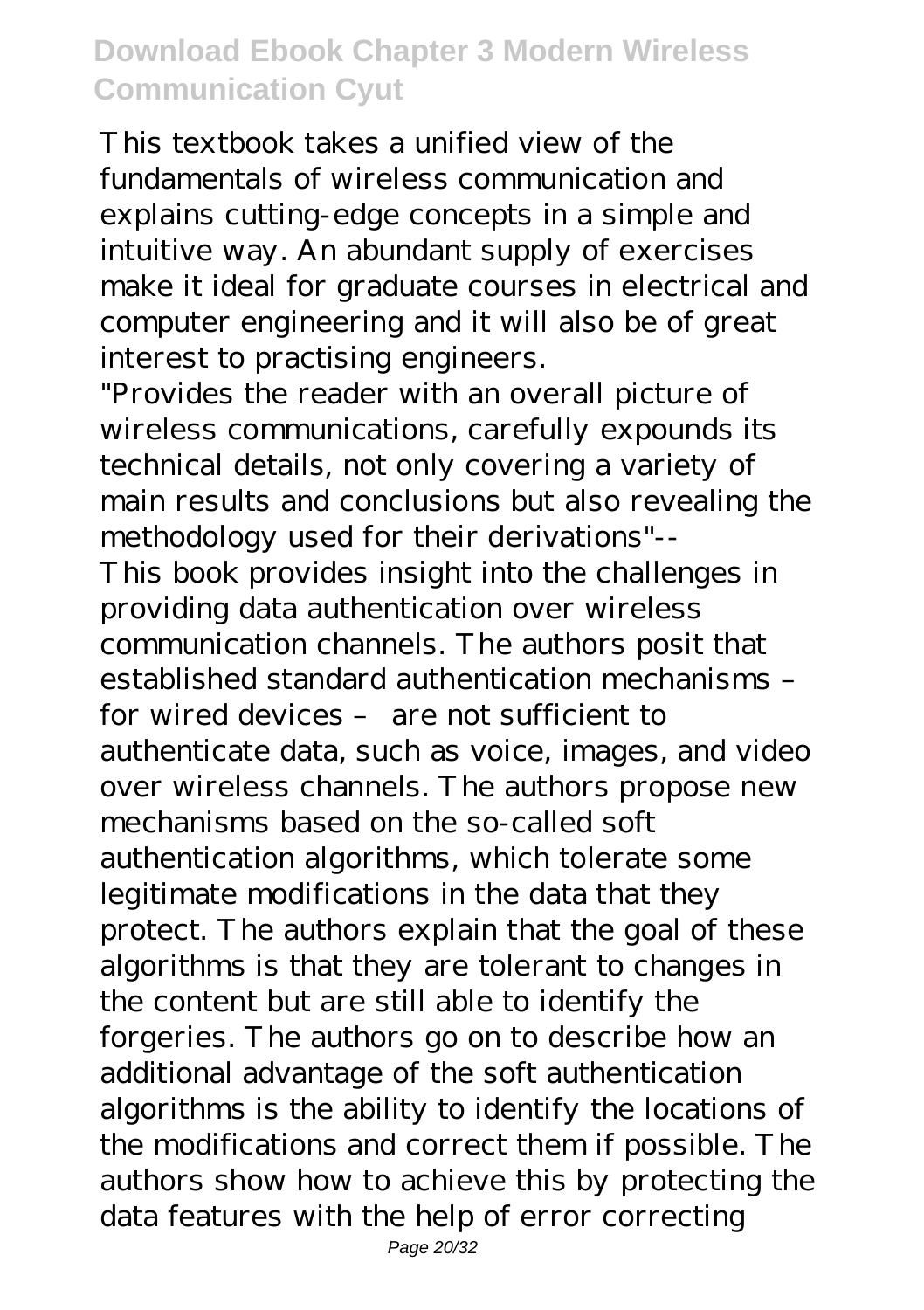codes. The correction methods are typically based on watermarking, as the authors discuss in the book. Provides a discussion of data (particularly image) authentication methods in the presence of noise experienced in wireless communication; Presents a new class of soft authentication methods, instead of the standard hard authentication methods, used to tolerate minor changes in image data; Features authentication methods based on the usage of authentication tags as well as digital watermarks.

This book covers the principles of modeling and simulation of nonlinear distortion in wireless communication systems with MATLAB simulations and techniques In this book, the author describes the principles of modeling and simulation of nonlinear distortion in single and multichannel wireless communication systems using both deterministic and stochastic signals. Models and simulation methods of nonlinear amplifiers explain in detail how to analyze and evaluate the performance of data communication links under nonlinear amplification. The book addresses the analysis of nonlinear systems with stochastic inputs and establishes the performance metrics of communication systems with regard to nonlinearity. In addition, the author also discusses the problem of how to embed models of distortion in system-level simulators such as MATLAB and MATLAB Simulink and provides practical techniques that professionals can use on their own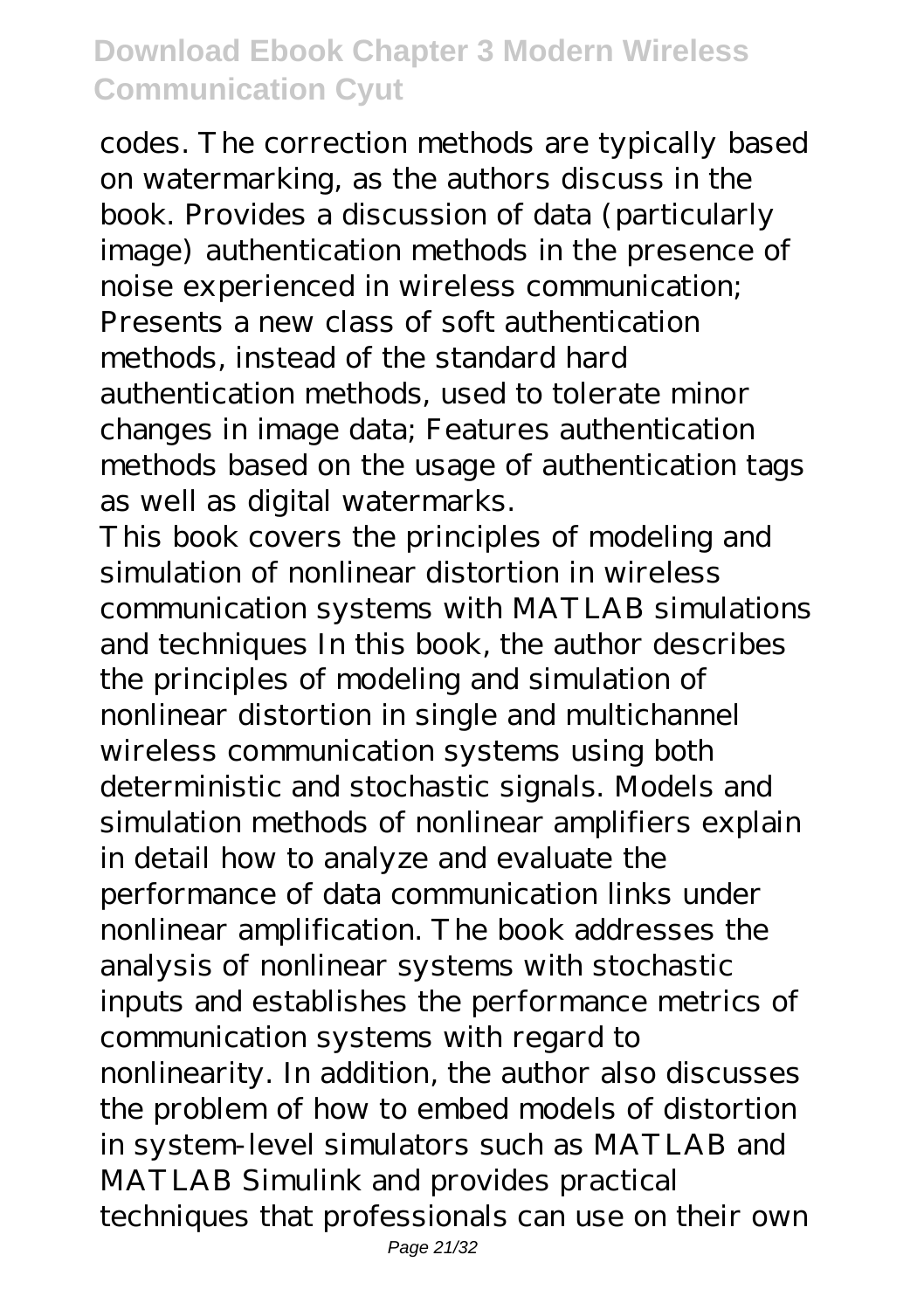projects. Finally, the book explores simulation and programming issues and provides a comprehensive reference of simulation tools for nonlinearity in wireless communication systems. Key Features: Covers the theory, models and simulation tools needed for understanding nonlinearity and nonlinear distortion in wireless systems Presents simulation and modeling techniques for nonlinear distortion in wireless channels using MATLAB Uses random process theory to develop simulation tools for predicting nonlinear system performance with real-world wireless communication signals Focuses on simulation examples of real-world communication systems under nonlinearity Includes an accompanying website containing MATLAB code This book will be an invaluable reference for researchers, RF engineers, and communication system engineers working in the field. Graduate students and professors undertaking related courses will also find the book of interest.

The Case of Radio Frequency (RF) Allocation and Licensing

Deep Learning Innovations and Their Convergence With Big Data

Modern Digital Radio Communication Signals and Systems

Radio-Frequency and Microwave Communication Circuits

WIRELESS COMMUNICATIONS

An introduction to theories and applications in wireless

Page 22/32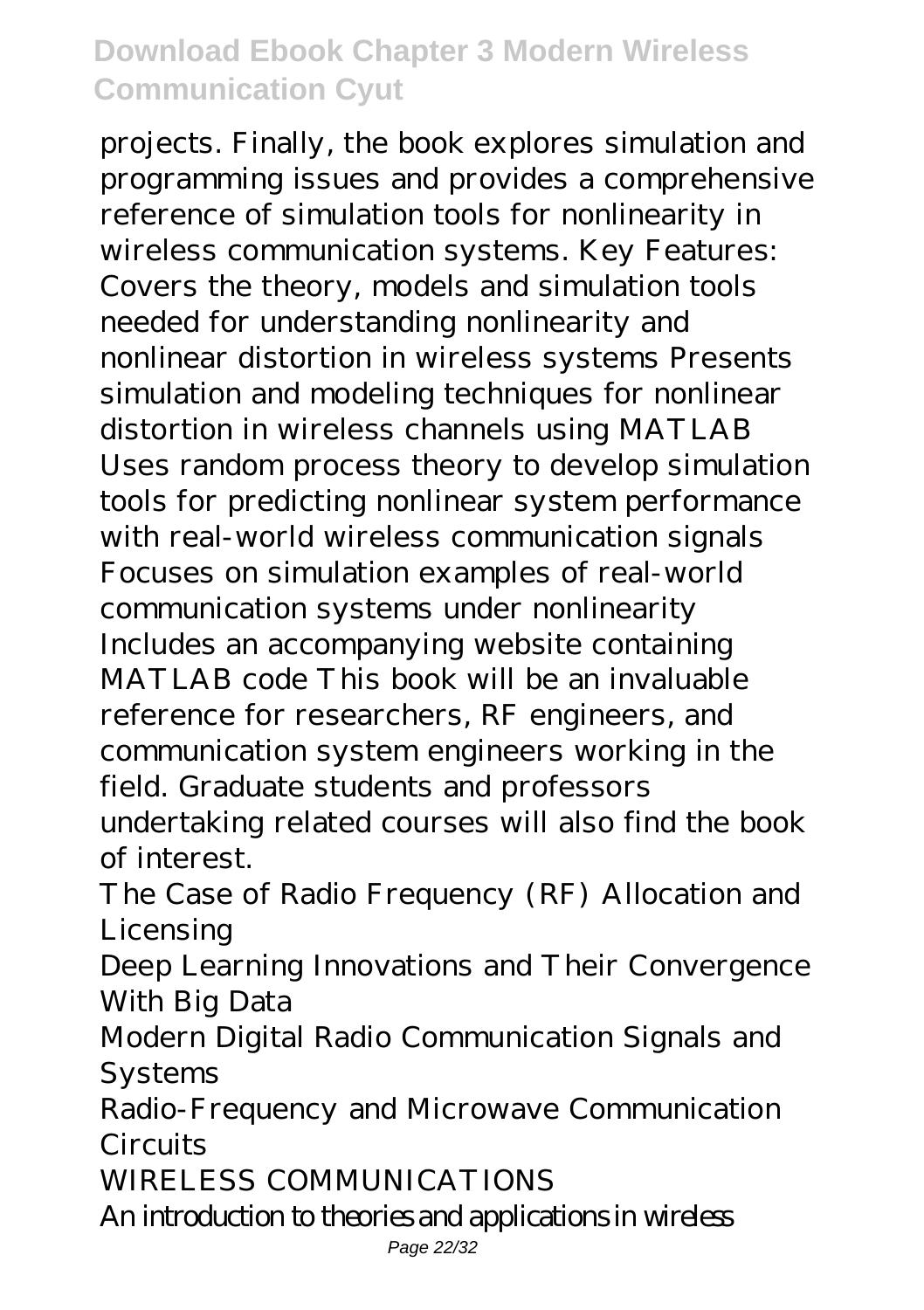broadband networks As wireless broadband networks evolve into future generation wireless networks, it's important for students, researchers, and professionals to have a solid understanding of their underlying theories and practical applications. Divided into two parts, the book presents: Enabling Technologies for Wireless Broadband Networks—orthogonal frequency-division multiplexing and other block-based transmissions; multi-input/multi-output antenna systems; ultra-wideband; medium access control; mobility resource management; routing protocols for multihop wireless broadband networks; radio resource management for wireless broadband networks; and quality of service for multimedia services Systems for Wireless Broadband Networks—long-term evolution cellular networks; wireless broadband networking with WiMax; wireless local area networks; wireless personal area networks; and convergence of networks Each chapter begins with an introduction and ends with a summary, appendix, and a list of resources for readers who would like to explore the subjects in greater depth. The book is an ideal resource for researchers in electrical engineering and computer science and an excellent textbook for electrical engineering and computer science courses at the advanced undergraduate and graduate levels. Publisher Description

This book reports the latest advances on the design and development of mobile computing systems, describing their applications in the context of modeling, analysis and efficient resource management. It explores the challenges on mobile computing and resource management paradigms, including research efforts and approaches recently carried out in response to them to address future open-ended issues. The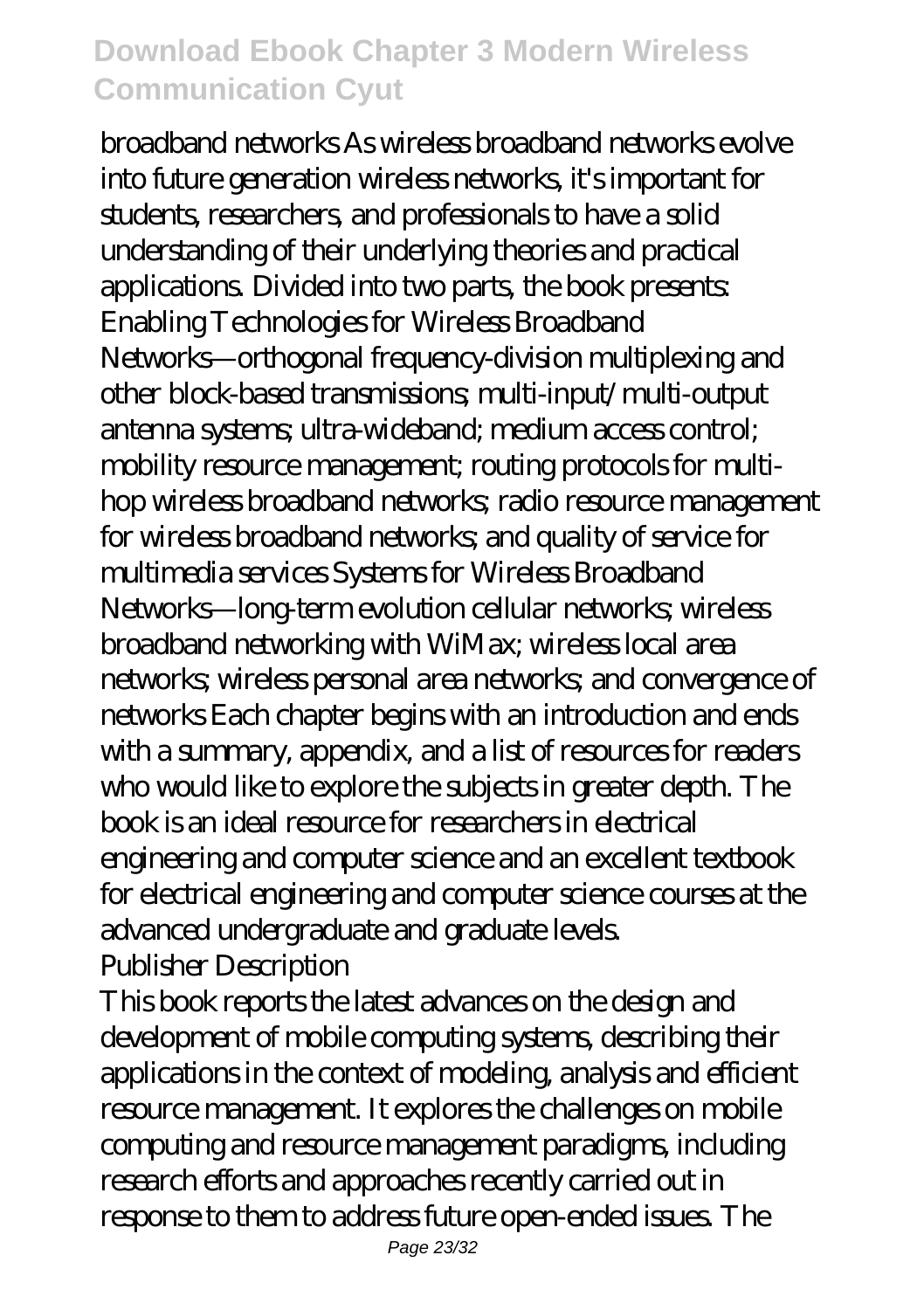book includes 26 rigorously refereed chapters written by leading international researchers, providing the readers with technical and scientific information about various aspects of mobile computing, from basic concepts to advanced findings, reporting the state-of-the-art on resource management in such environments. It is mainly intended as a reference guide for researchers and practitioners involved in the design, development and applications of mobile computing systems, seeking solutions to related issues. It also represents a useful textbook for advanced undergraduate and graduate courses, addressing special topics such as: mobile and ad-hoc wireless networks; peer-to-peer systems for mobile computing; novel resource management techniques in cognitive radio networks; and power management in mobile computing systems. Wireless Communication SystemsFrom RF Subsystems to 4G Enabling TechnologiesCambridge University Press Wireless Networks

Modeling and Simulation with MATLAB Physical Principles of Wireless Communications, Second Edition

#### Mobile Wireless Communications

#### Cooperative Networking

Wireless telecommunications is a key technology sector with tremendous opportunities for growth and development around the world. Recent years have seen an explosion in terms of the available wireless technologies such as mobile cellular networks for voice and packet data, wireless local area networks, Bluetooth, and so on. Yet, the wireless revolution is very nascent and the 21st century is going to see tremendous diversification of wireless applications in 3G and 4G cellular networks such as rich multimedia-integrated voice-video communication, video-Page 24/32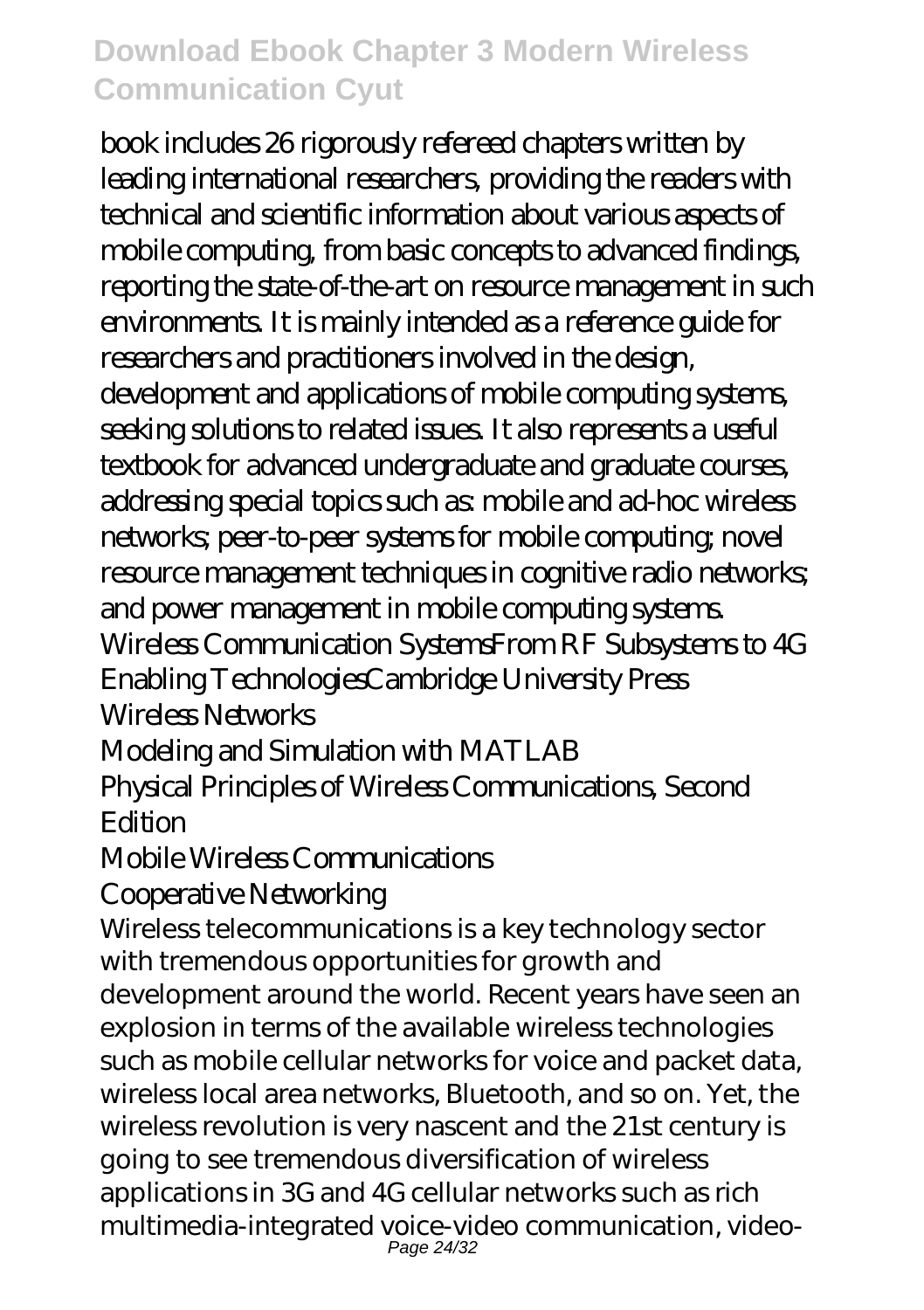conferencing-based interactive services, multiuser gaming, and strategic surveillance for defence. The book comprehensively covers the fundamental technological advances that have led to progress in the area of wireless communication systems in recent years. Salient Features • Strong emphasis on ad-hoc networks and new trends in mobile/wireless communication • Introduces 3G/4G standards such as HSDPA, LTE, WiMAX to help students understand practical aspects • Demonstrates a deep theoretical understanding of network analysis along with its real-world applications • Detailed description of radio propagation over wireless channel and its limitations • Problem-solving-based approach to enhance understanding • Blend of analytical and simulation-based problems and examples for better understanding of concepts • Pedagogy includes Over 90 illustrations Over 34 Solved Examples Over 103 Practice Questions

This dissertation studies the communication technologies in relaying systems with multiple antennas, especially in the multiple-input multiple-output (MIMO) two-way relaying systems. Both information-theoretic aspects and practical communication strategies are considered and analyzed. For the information-theoretic analysis, an analytical framework for the coverage of MIMO relaying systems based on an outage capacity criterion is proposed. For MIMO two-way relaying systems, different data combining schemes at the relay are compared based on their achievable rates. In addition, optimal time-division (TD) strategies for MIMO twoway decode-and-forward (DF) relaying systems are proposed and analyzed. When the optimal TD strategies are applied, the increase of the achievable rate regions in the system is significant compared to those using the equal TD strategy. For the practical transmission schemes, we propose the self-interference (SI) aided channel estimation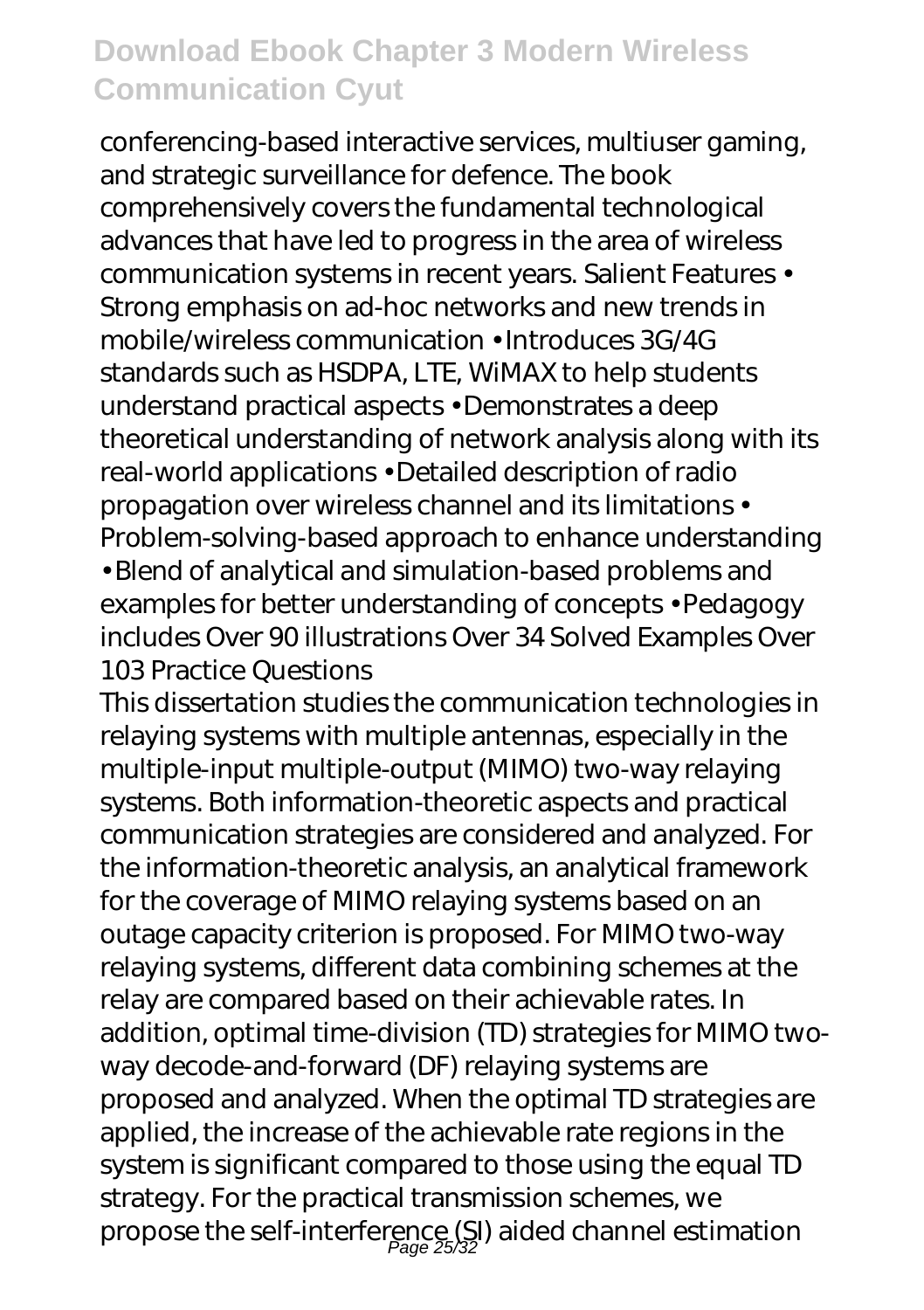and data detection schemes for the broadcast phase of twoway DF relaying systems. Such schemes exploit the SI in twoway DF relaying systems when the superposition coding (SPC) scheme is applied. When the network coding scheme is applied in two-way DF relaying systems, we propose an asymmetric data rate transmission scheme that utilizes the known data bits at the receivers. Such a scheme exploits the a priori known bits at the weak link receiver in the broadcast phase of two-way relaying systems.

Covering everything from signal processing algorithms to integrated circuit design, this complete guide to digital front-end is invaluable for professional engineers and researchers in the fields of signal processing, wireless communication and circuit design. Showing how theory is translated into practical technology, it covers all the relevant standards and gives readers the ideal design methodology to manage a rapidly increasing range of applications. Step-by-step information for designing practical systems is provided, with a systematic presentation of theory, principles, algorithms, standards and implementation. Design trade-offs are also included, as are practical implementation examples from real-world systems. A broad range of topics is covered, including digital pre-distortion (DPD), digital up-conversion (DUC), digital down-conversion (DDC) and DC-offset calibration. Other important areas discussed are peak-to-average power ratio (PAPR) reduction, crest factor reduction (CFR), pulseshaping, image rejection, digital mixing,

delay/gain/imbalance compensation, error correction, noiseshaping, numerical controlled oscillator (NCO) and various diversity methods.

This book serves as an easily accessible reference for wireless digital communication systems. Topics are presented with simple byt non-trivial examples and then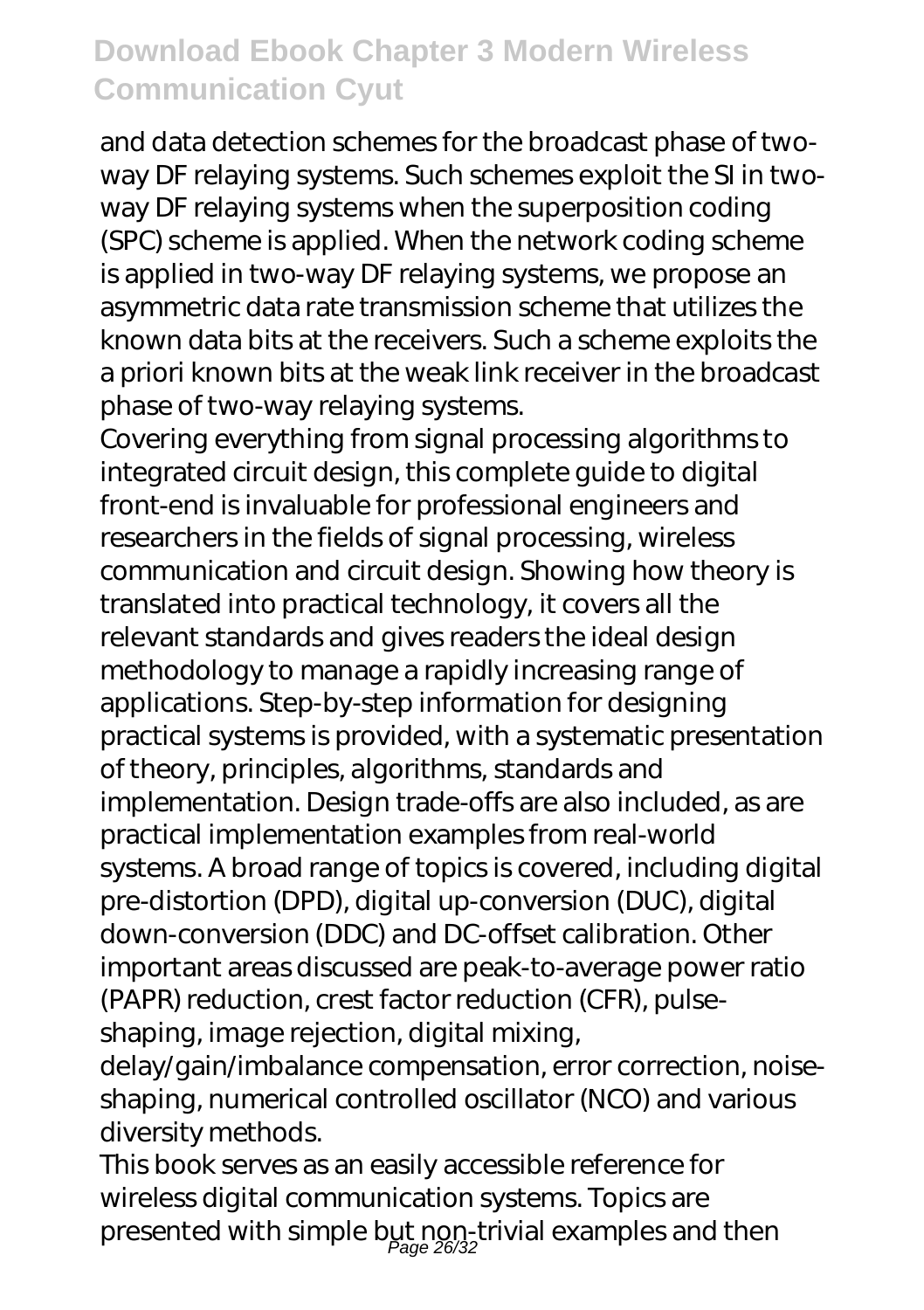elaborated with their variations and sophistications. The book includes numerous examples and exercises to illustrate key points. For this new edition, a set of problems at the end of each chapter is added, for a total of 298 problems. The book emphasizes both practical problem solving and a thorough understanding of fundamentals, aiming to realize the complementary relationship between practice and theory. Though the author emphasizes wireless radio channels, the fundamentals that are covered here are useful to different channels - digital subscriber line, coax, power lines, optical fibers, and even Gigabit serial connections. The material in chapters 5 (OFDM), 6 (Channel coding), 7 (Synchronization), and 8 (Transceivers) contains new and updated information, not explicitly available in typical textbooks, and useful in practice. For example, in chapter 5, all known orthogonal frequency division multiplex signals are derived from its digitized analog FDM counterparts. Thus, it is flexible to have different pulse shape for subcarriers, and it can be serial transmission as well as block transmission. Currently predominant cyclic prefix based OFDM is a block transmission using rectangular pulse in time domain. This flexibility may be useful in certain applications. For additional information, consult the book support website: https://baycorewireless.com Security in Wireless Communication Networks Principles of Modern Wireless Communication Systems 3G and Beyond

Ionosphere and Applied Aspects of Radio Communication and Radar

Structural Processing for Wireless Communications **The products that drive the wireless communication industry, such as cell phones and pagers, employ circuits that operate at radio and microwave frequencies. Following on** Page 27/32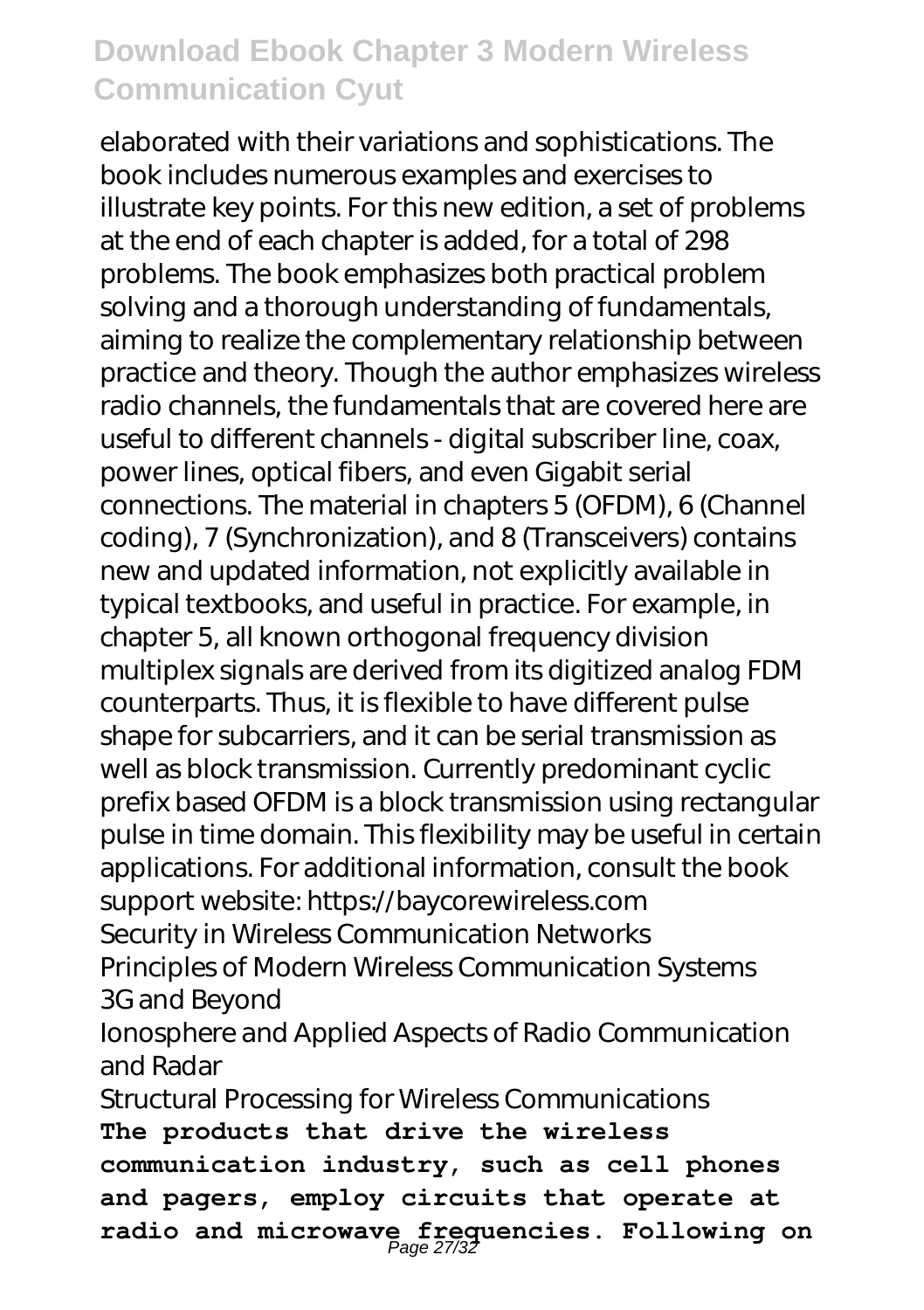**from a highly successful first edition, the second edition provides readers with a detailed introduction to RF and microwave circuits. Throughout, examples from realworld devices and engineering problems are used to great effect to illustrate circuit concepts. \* Takes a top-down approach, describing circuits in the overall context of communication systems. \* Presents expanded coverage of waveguides and FT mixers. \* Discusses new areas such as oscillators design and digital communication. \*An Instructor's Manual presenting detailed solutions to all the problems in the book is available from the Wiley editorial department.**

**Updated and expanded, Physical Principles of Wireless Communications, Second Edition illustrates the relationship between scientific discoveries and their application to the invention and engineering of wireless communication systems. The second edition of this popular textbook starts with a review of the relevant physical laws, including Planck's Law of Blackbody Radiation, Maxwell's equations, and the laws of Special and General Relativity. It describes sources of electromagnetic noise, operation of antennas and antenna arrays, propagation losses, and satellite operation in sufficient detail to allow students to perform their own system designs and engineering calculations. Illustrating the operation of the physical layer of wireless communication** Page 28/32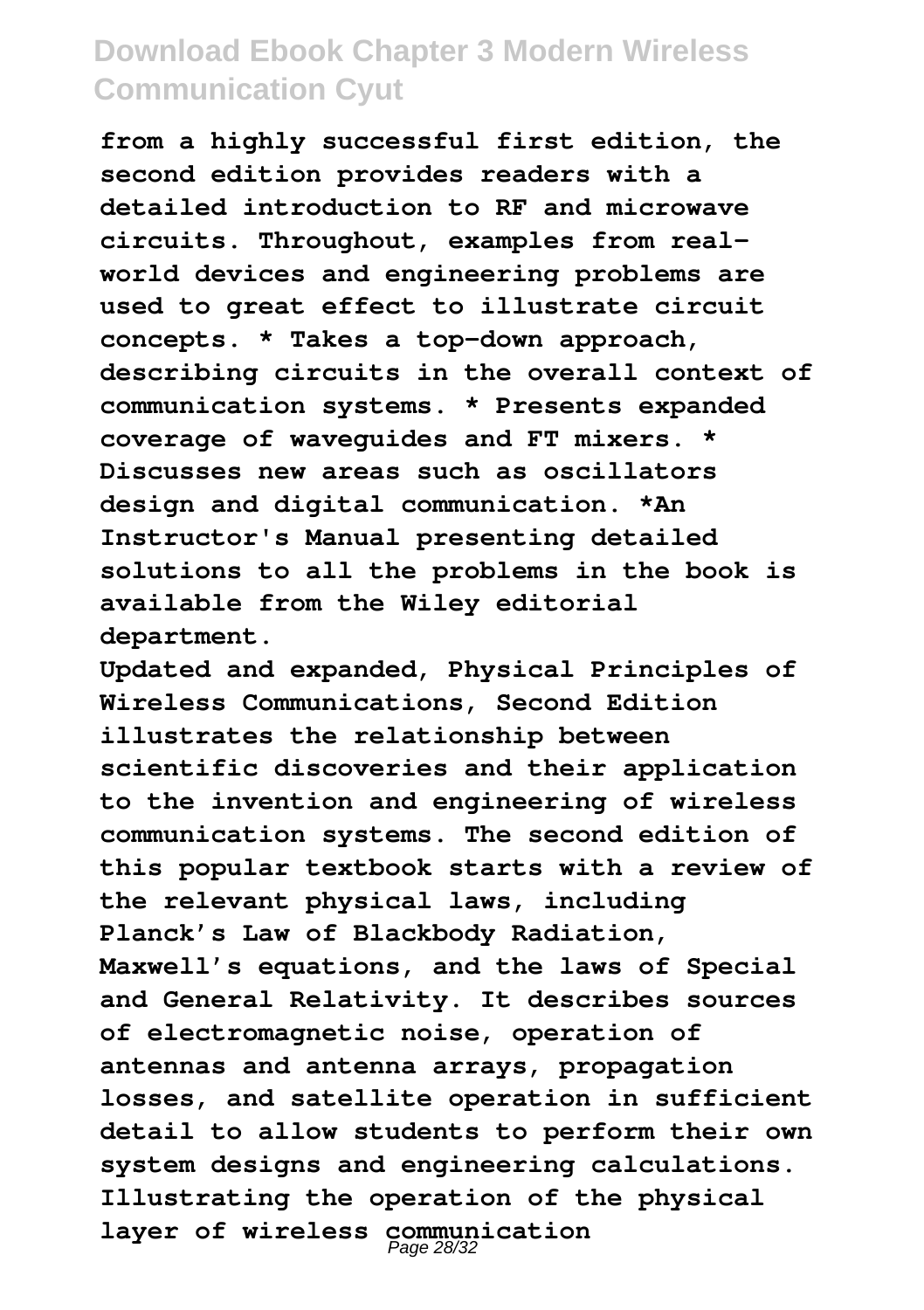**systems—including cell phones, communication satellites, and wireless local area networks—the text covers the basic equations of electromagnetism, the principles of probability theory, and the operation of antennas. It explores the propagation of electromagnetic waves and describes the losses and interference effects that waves encounter as they propagate through cities, inside buildings, and to and from satellites orbiting the earth. Important natural phenomena are also described, including Cosmic Microwave Background Radiation, ionospheric reflection, and tropospheric refraction. New in the Second Edition: Descriptions of 3G and 4G cell phone systems Discussions on the relation between the basic laws of quantum and relativistic physics and the engineering of modern wireless communication systems A new section on Planck's Law of Blackbody Radiation Expanded discussions on general relativity and special relativity and their relevance to GPS system design An expanded chapter on antennas that includes wire loop antennas Expanded discussion of shadowing correlations and their effect on cell phone system design The text covers the physics of Geostationary Earth Orbiting satellites, Medium Earth Orbiting satellites, and Low Earth Orbiting satellites enabling students to evaluate and make first order designs of SATCOM systems. It also reviews the principles of probability theory to help them accurately determine the** Page 29/32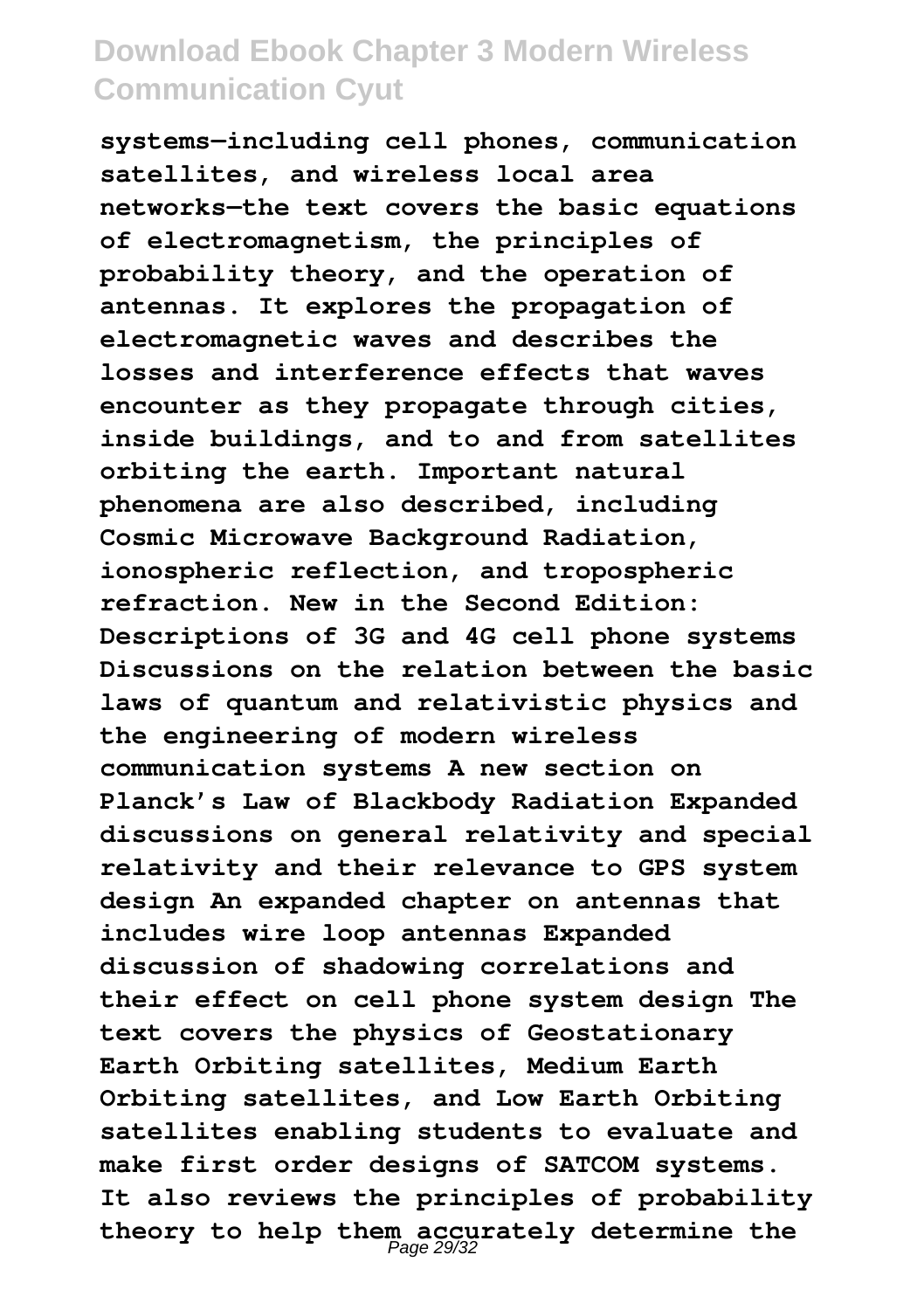**margins that must be allowed to account for statistical variation in path loss. The included problem sets and sample solutions provide students with the understanding of contemporary wireless systems needed to participate in the development of future systems.**

**Previously published as: Power line communications: theory and applications for narrowband and broadband communications over power lines, 2010.**

**Annotation In today's globally competitive wireless industry, the design-to-production cycle is critically important. The first of a two-volume set, this leading-edge book takes a practical approach to RF (radio frequency) circuit design, offering a complete understanding of the fundamental concepts practitioners need to know and use for their work in the field.**

**Modern Wireless Communications**

**Wireless Communication Systems**

**Wireless Communications and Networks**

**Passive Circuits and Systems Passive Circuits and Systems, Volume 1**

**Readability**

*This book focuses on the latest trends and research results in Cooperative Networking This book discusses the issues involved in cooperative networking, namely, bottleneck resource management, resource utilization, servers and content, security, and so on. In addition, the authors address instances of cooperation in nature which actively* Page 30/32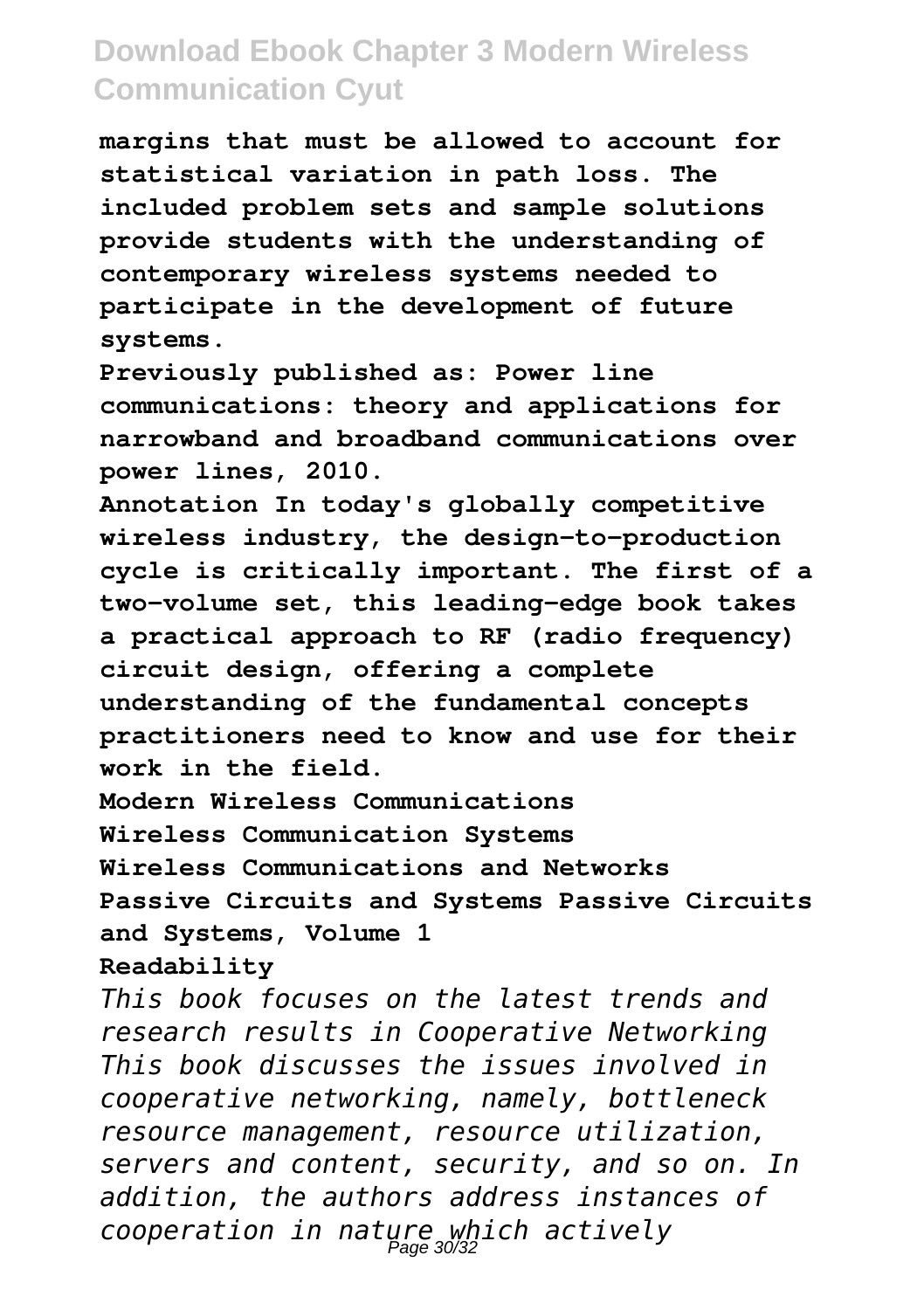*encourage the development of cooperation in telecommunication networks. Following an introduction to the fundamentals and issues surrounding cooperative networking, the book addresses models of cooperation, inspirations of successful cooperation from nature and society, cooperation in networking (for e.g. Peer-to-Peer, wireless ad-hoc and sensor, client-server, and autonomous vehicular networks), cooperation and ambient networking, cooperative caching, cooperative networking for streaming media content, optimal node-task allocation, heterogeneity issues in cooperative networking, cooperative search in networks, and security and privacy issues with cooperative networking. It contains contributions from high profile researchers and is edited by leading experts in this field. Key Features: Focuses on higher layer networking Addresses the latest trends and research results Covers fundamental concepts, models, advanced topics and performance issues in cooperative networking Contains contributions from leading experts in the field Provides an insight into the future direction of cooperative networking Includes an accompanying website containing PowerPoint slides and a glossary of terms (www.wiley.com/go/obaidat\_cooperative) This book is an ideal reference for researchers and practitioners working in the field. It will also serve as an excellent textbook for graduate and senior undergraduate courses in* Page 31/32